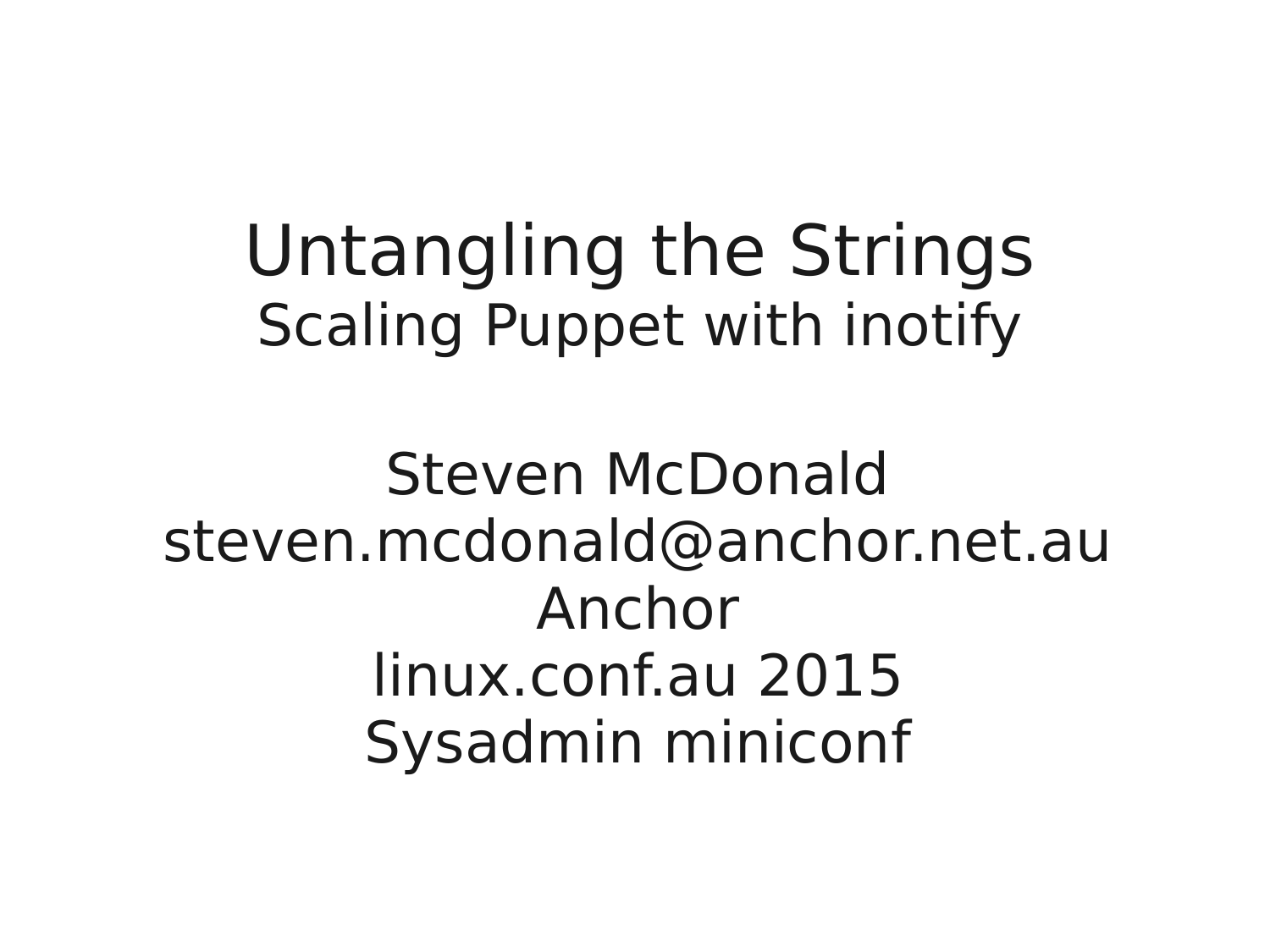## Background

• Puppet is a centralised configuration management system.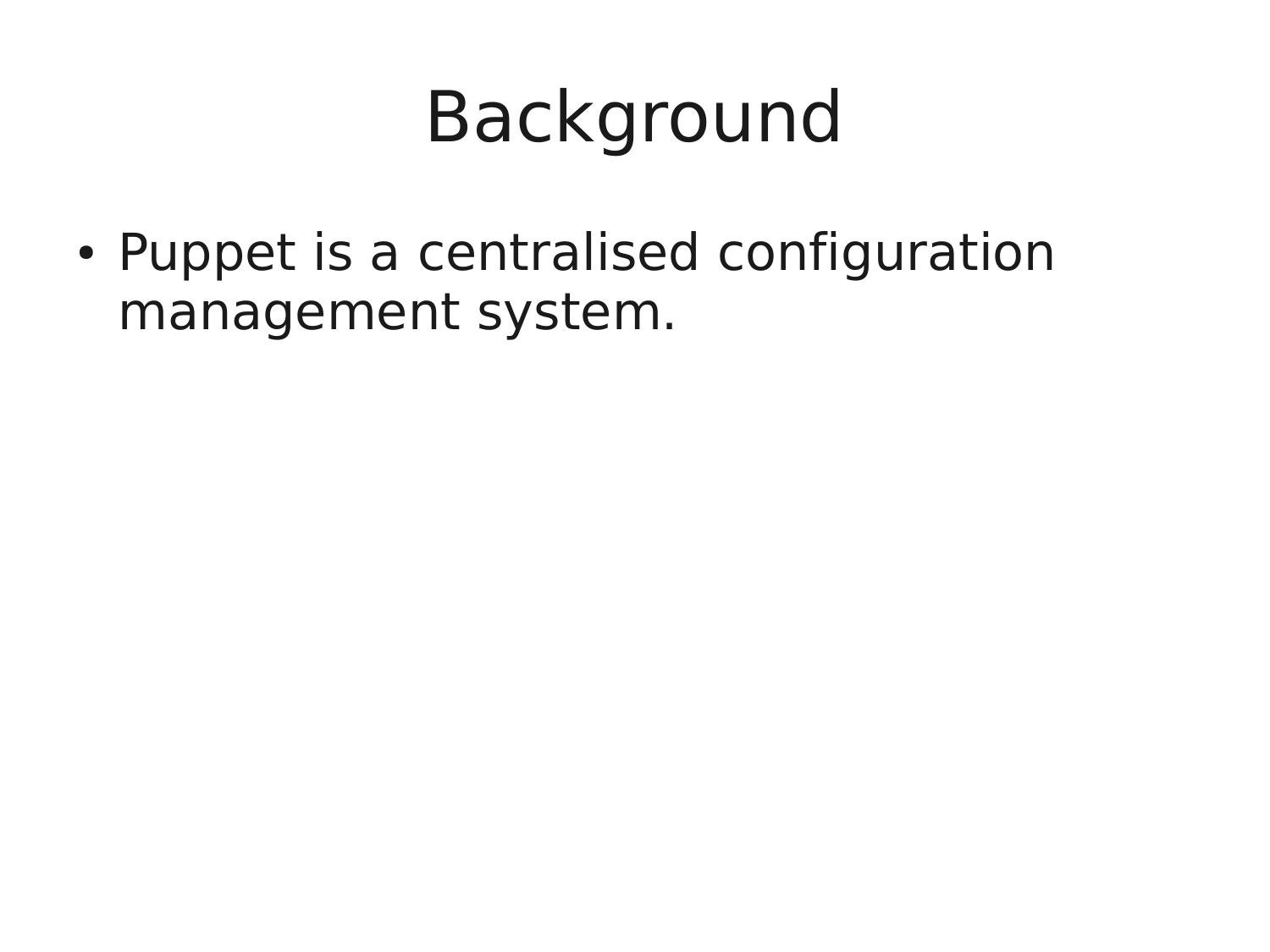# Background

- Puppet is a centralised configuration management system.
- Each Puppet-managed host ("**node**") runs a client program (the "**Puppet agent**").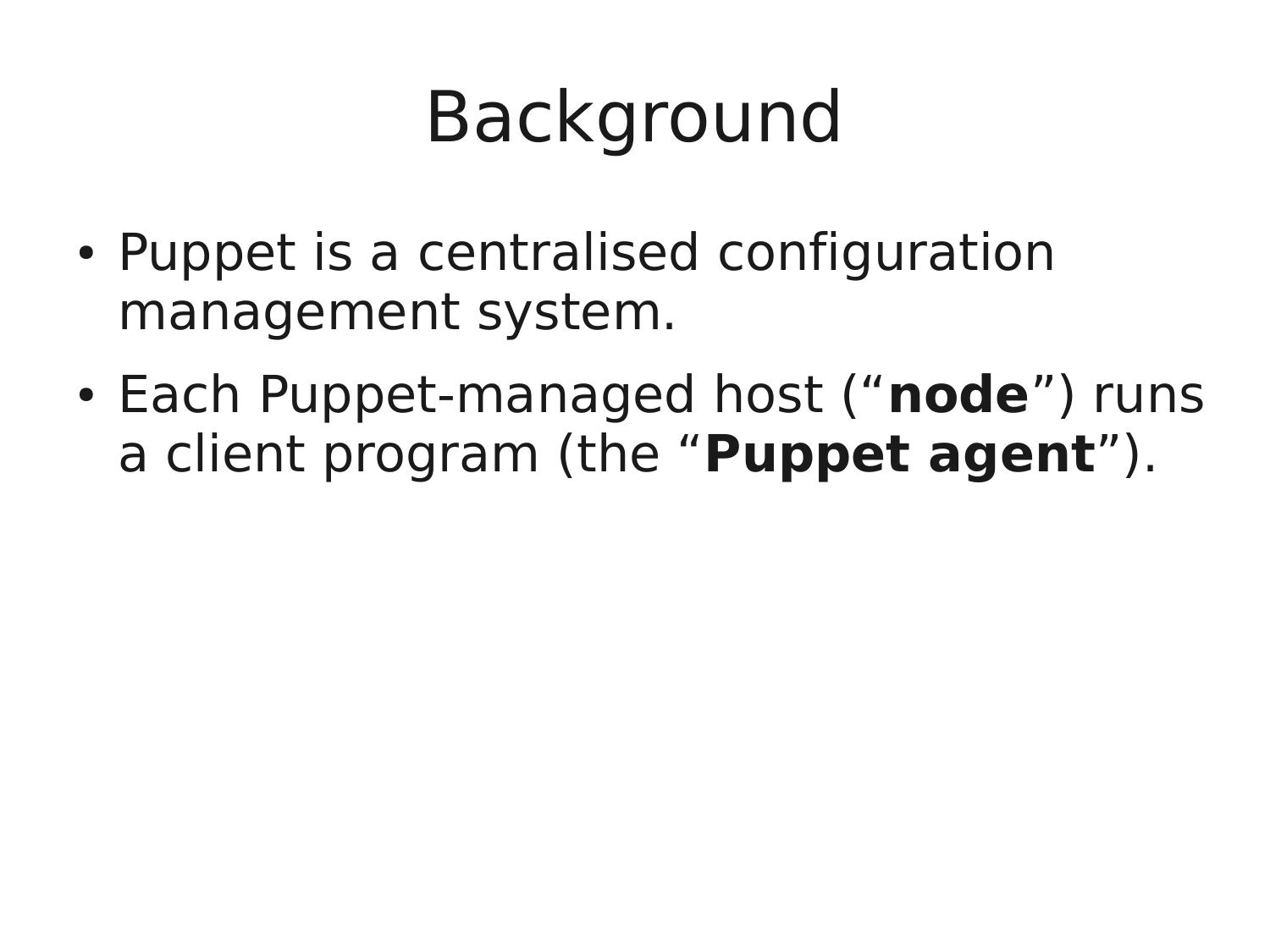# Background

- Puppet is a centralised configuration management system.
- Each Puppet-managed host ("**node**") runs a client program (the "**Puppet agent**").
- The server ("**Puppet master**") tells the Puppet agent what the node's configuration should be.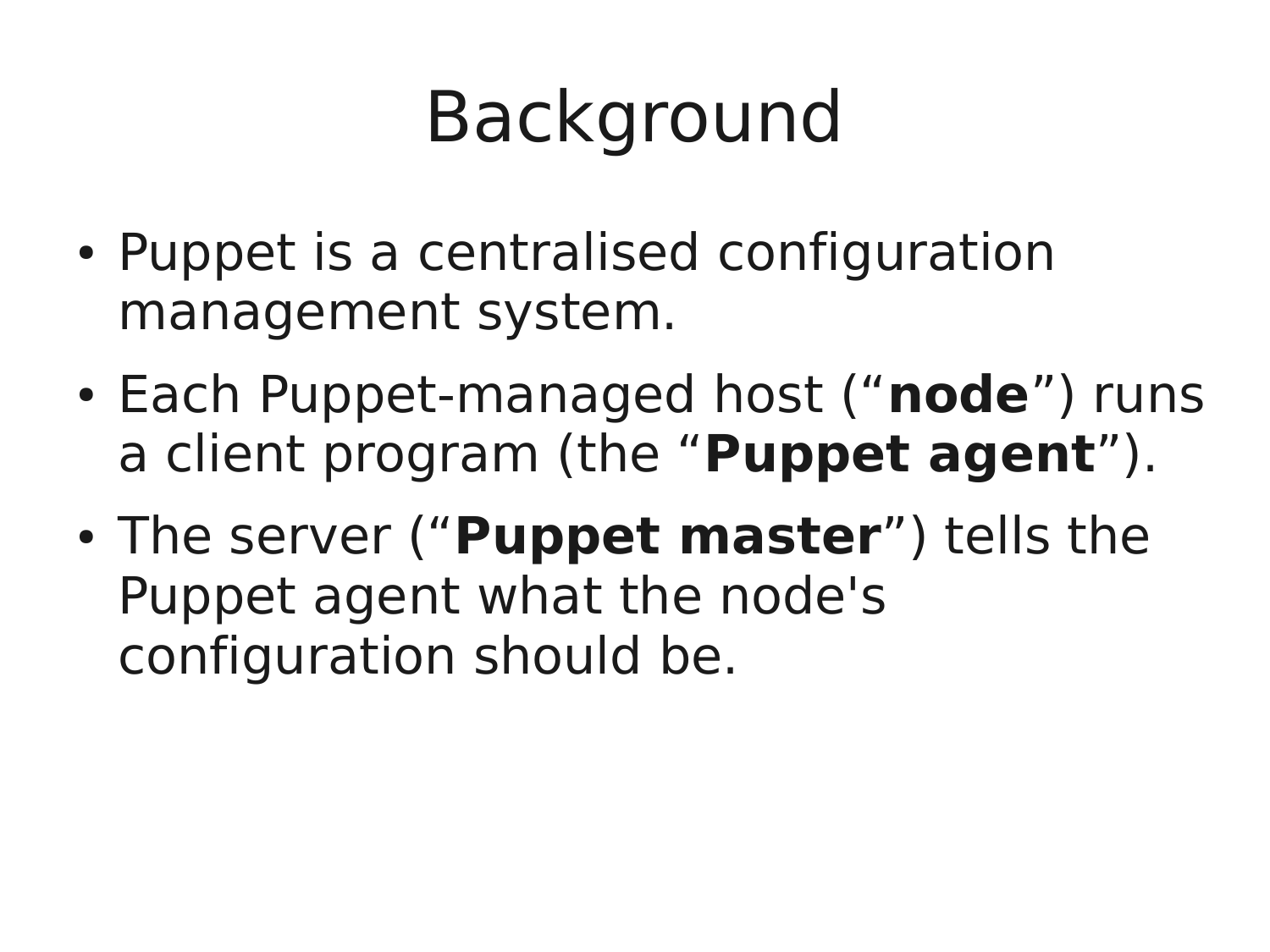• We use a single "production" environment with many (close to 1000) nodes.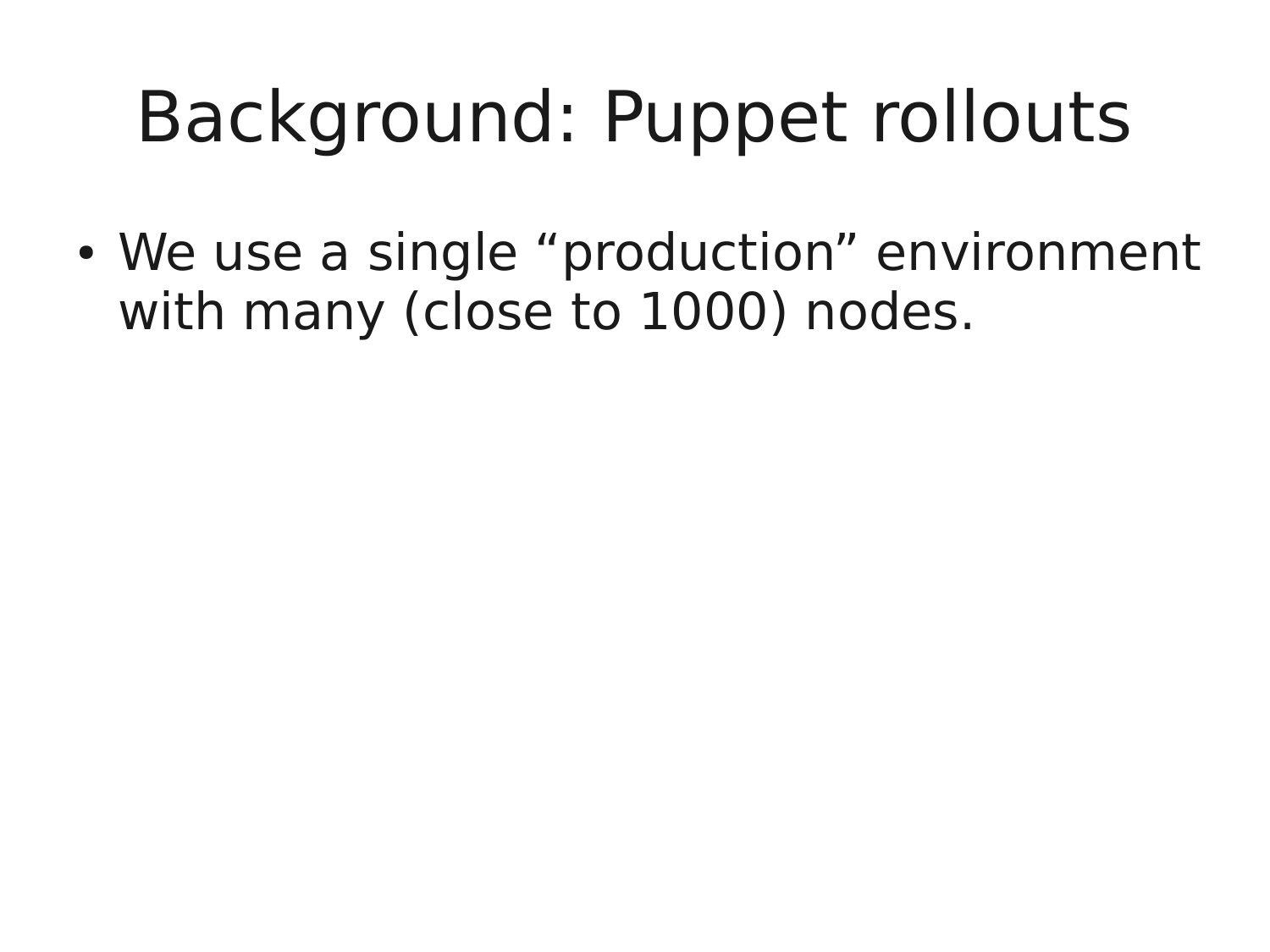- We use a single "production" environment with many (close to 1000) nodes.
- We use global virtual resources for things like monitoring on unmanaged hosts.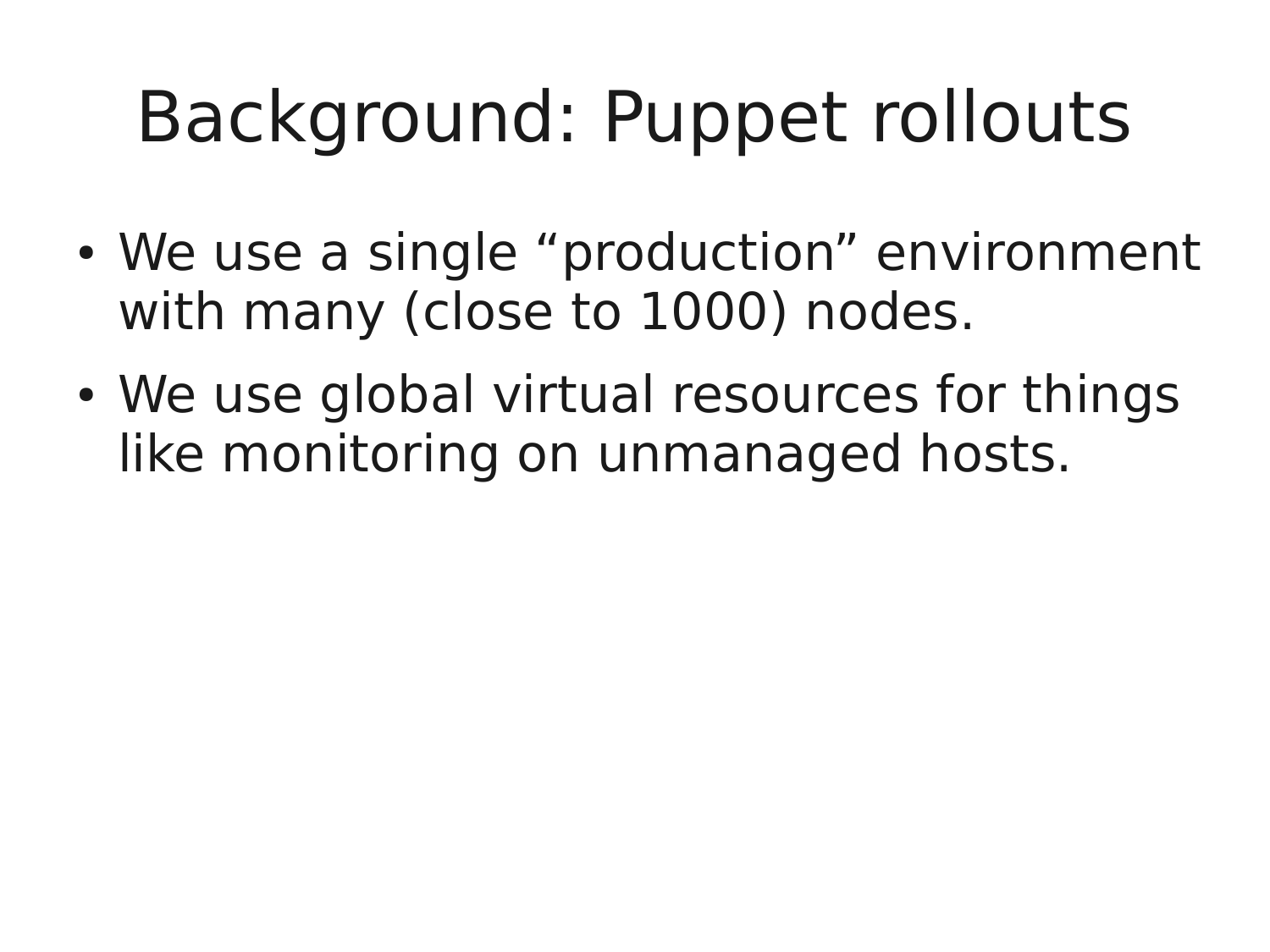- We use a single "production" environment with many (close to 1000) nodes.
- We use global virtual resources for things like monitoring on unmanaged hosts.
- We make very small changes (usually specific to one node) that we want to take effect immediately.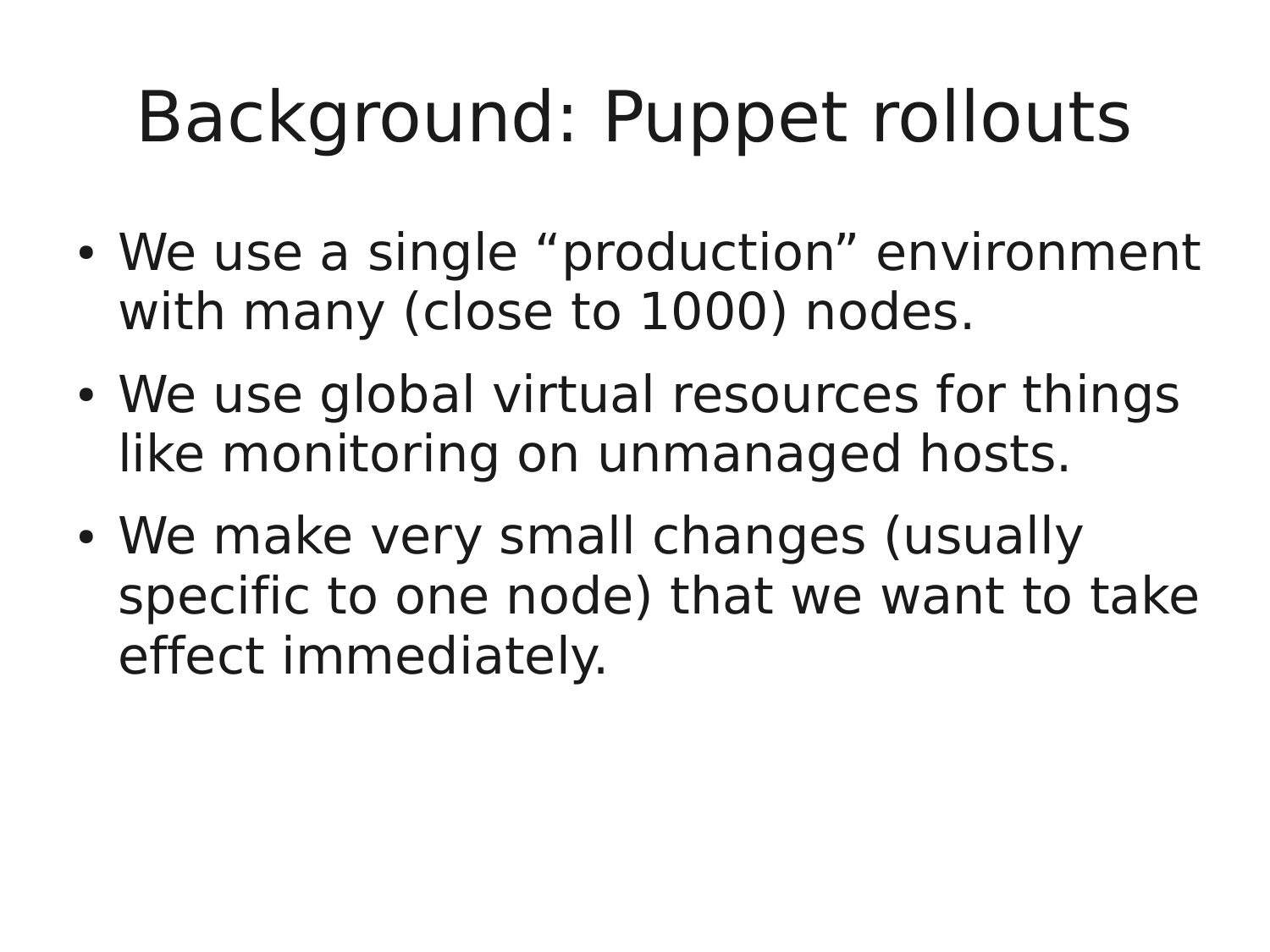- We use a single "production" environment with many (close to 1000) nodes.
- We use global virtual resources for things like monitoring on unmanaged hosts.
- We make very small changes (usually specific to one node) that we want to take effect immediately.
- This is a very slow workflow with Puppet.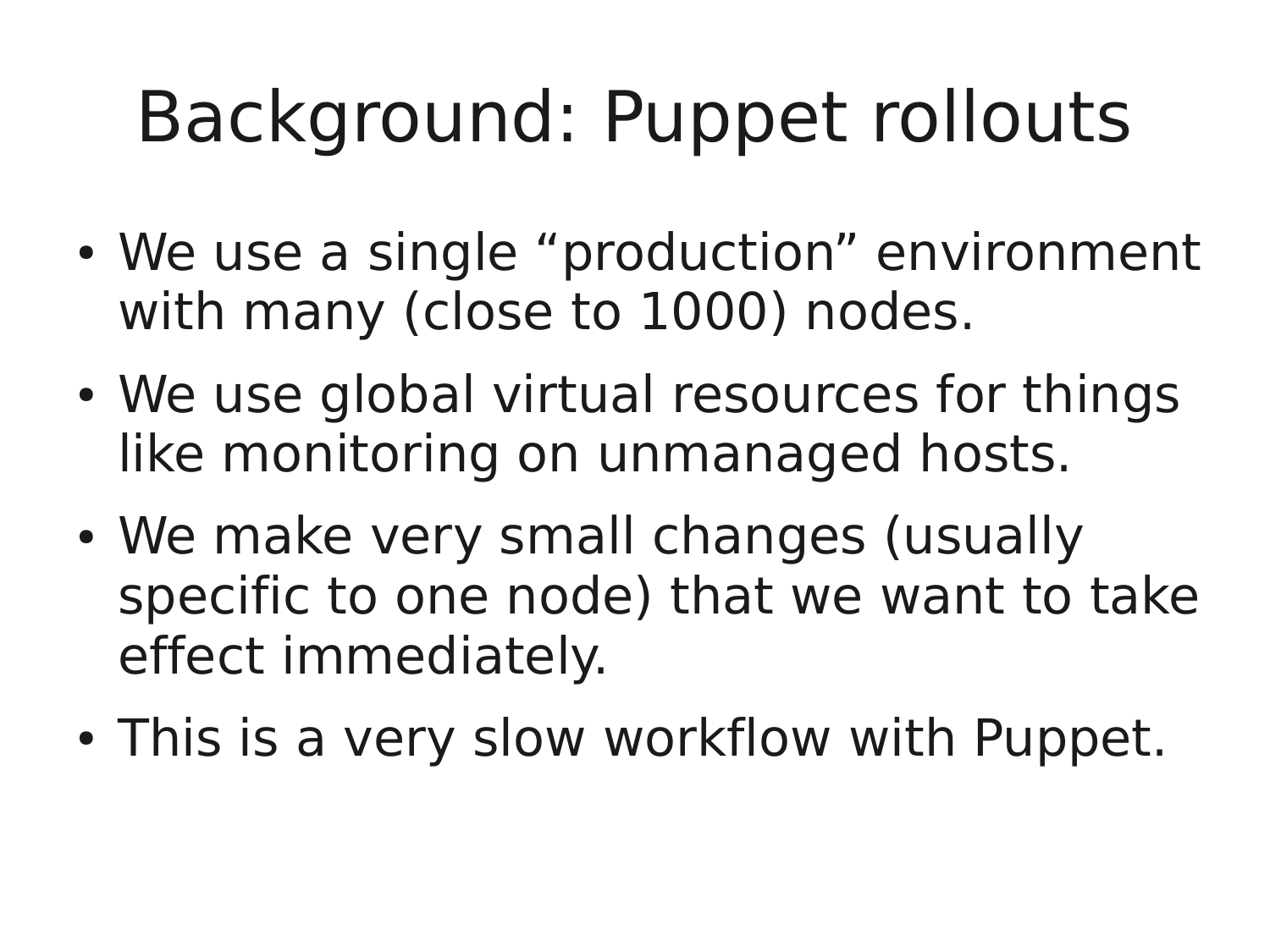# The goal

• Have Puppet manifest changes apply immediately after rolling out to the Puppet master.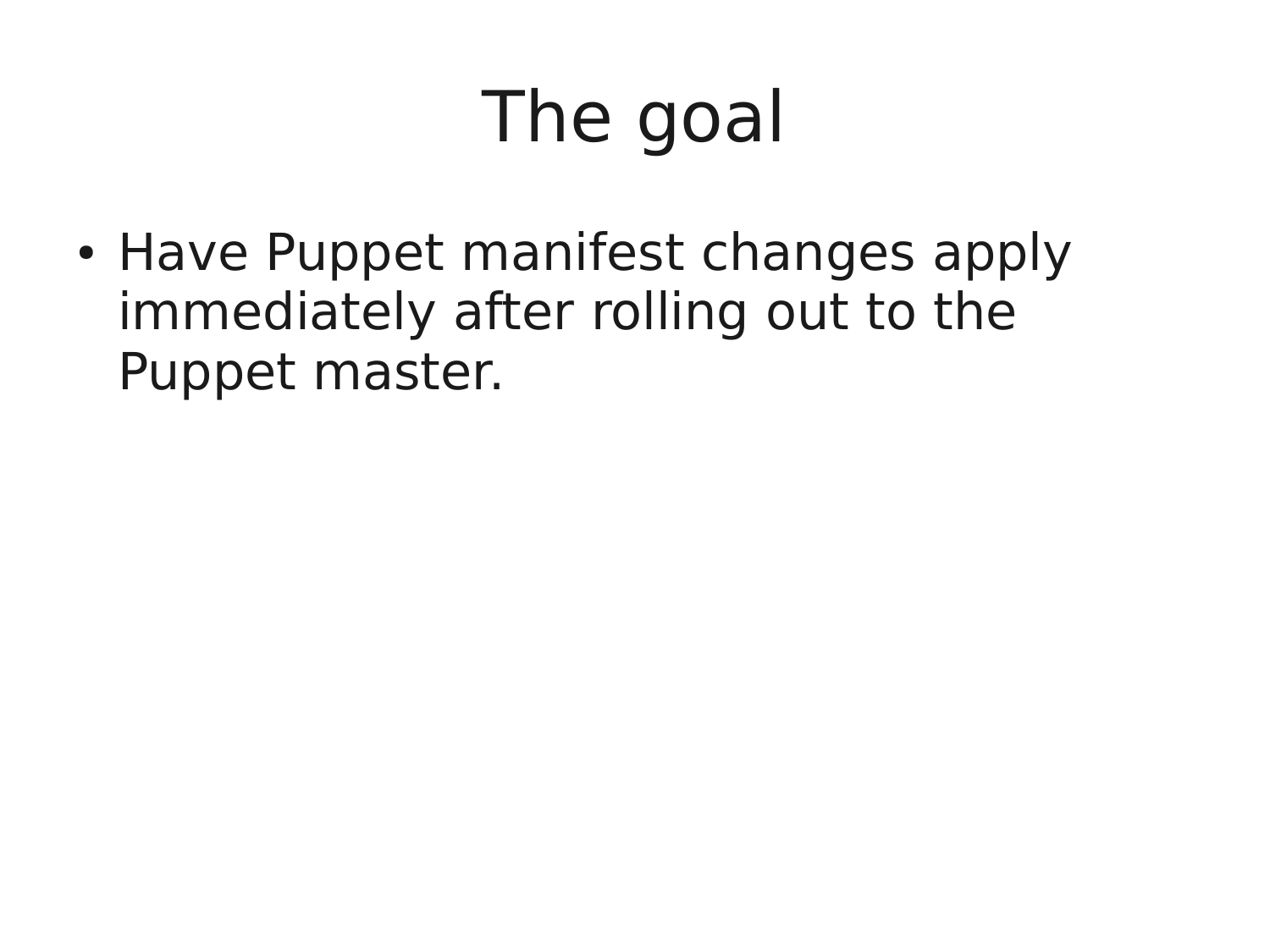# The goal

- Have Puppet manifest changes apply immediately after rolling out to the Puppet master.
- Historically, we have achieved this by restarting the Puppet master on every rollout.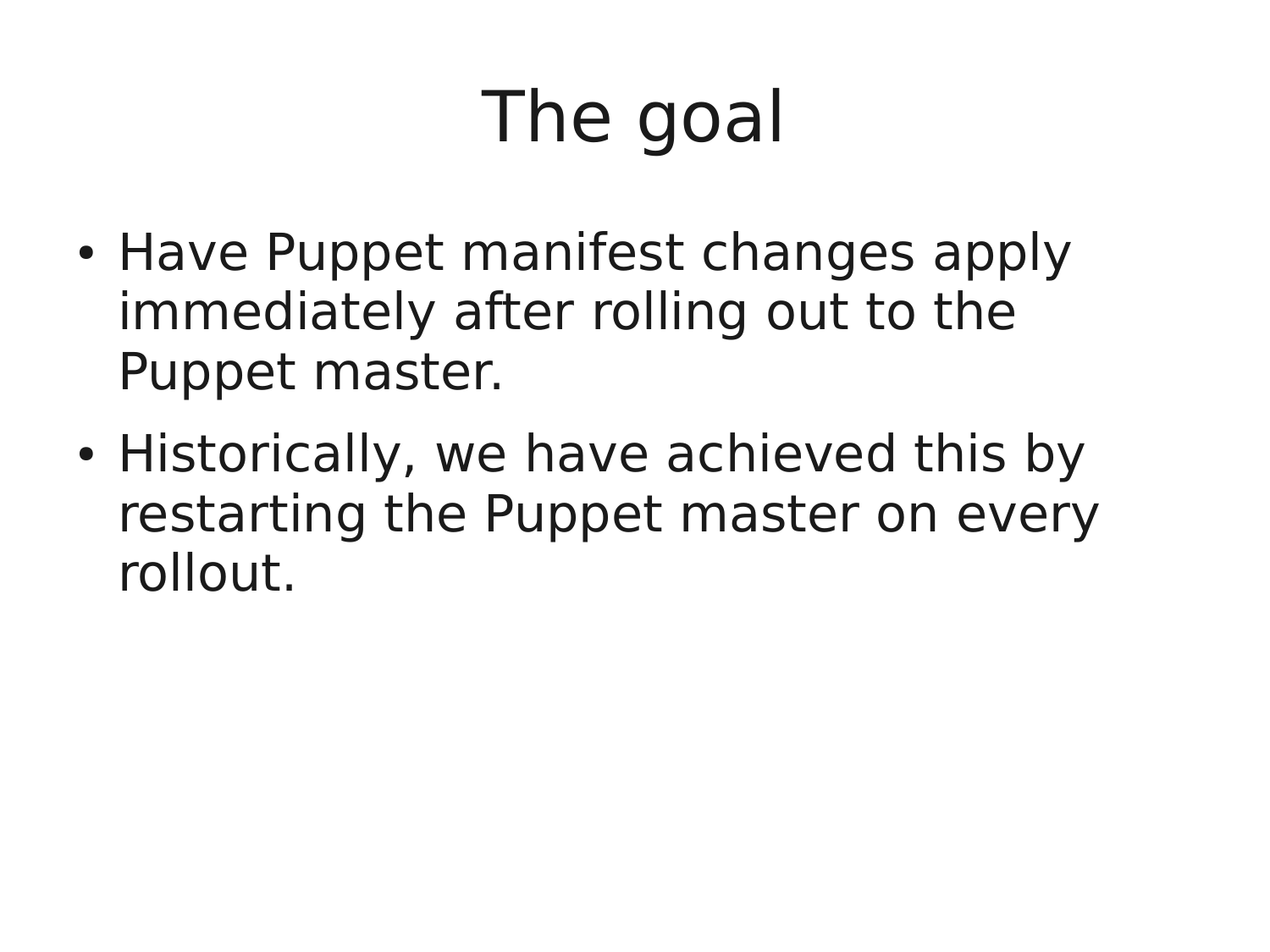# The problem

- The Puppet master takes a long time to parse manifests into types.
- The time taken is negligible with up to a few dozen manifests, but quickly escalates from there.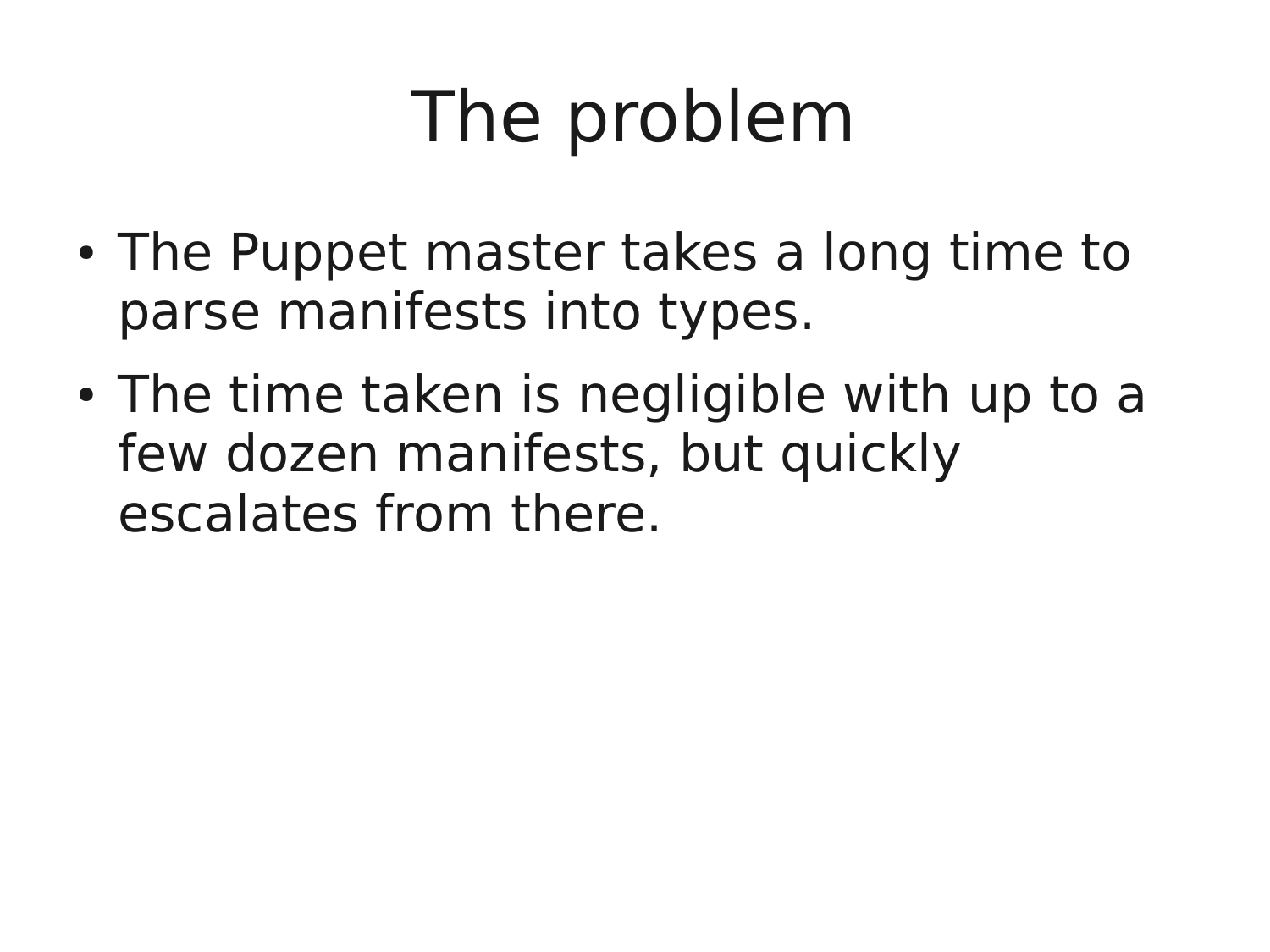# The problem

- The Puppet master takes a long time to parse manifests into types.
- The time taken is negligible with up to a few dozen manifests, but quickly escalates from there.
- Our tree has over 1300 manifests in our site directory (i.e., loaded on startup and not autoloaded). This takes just over a minute to parse.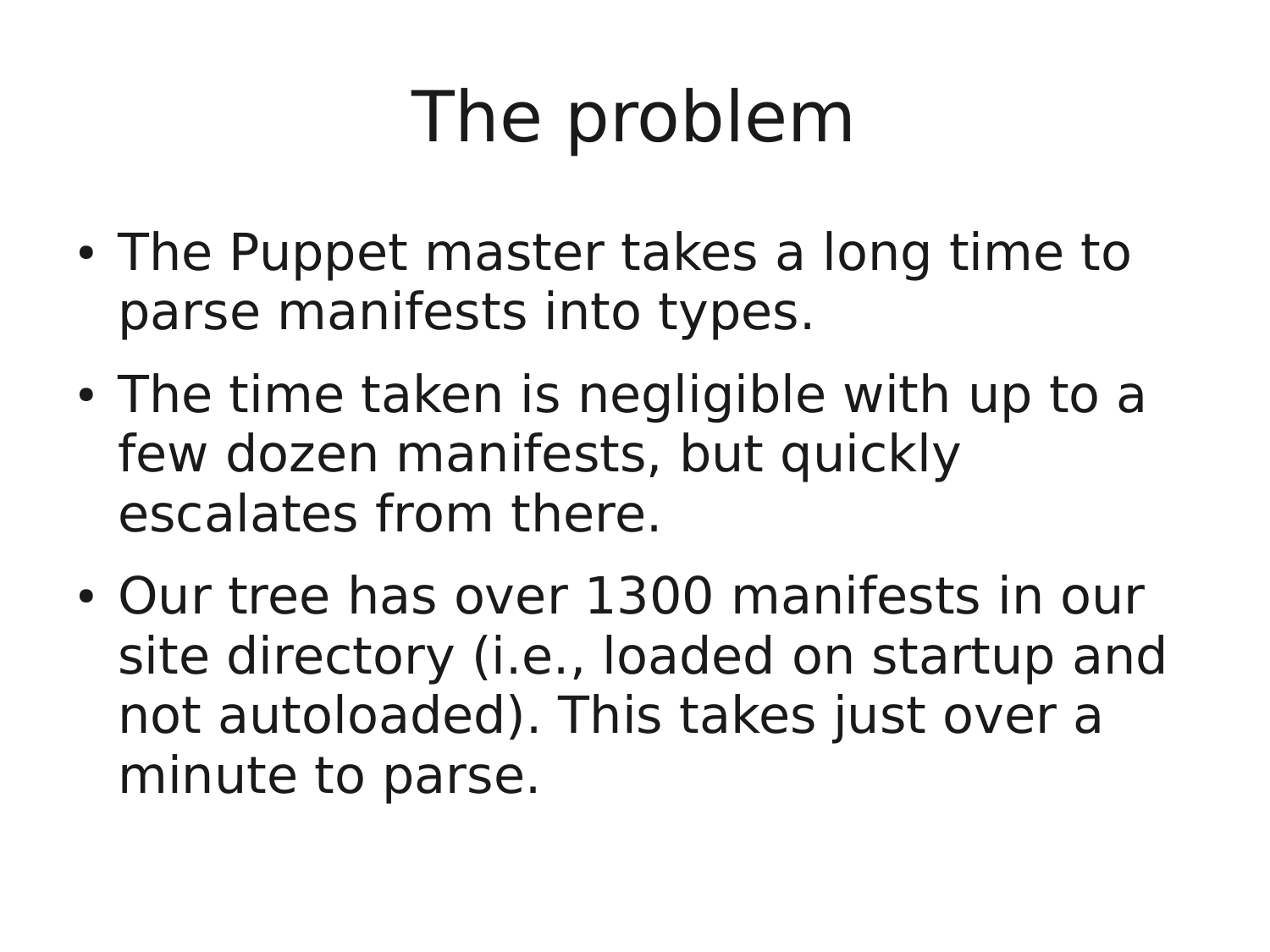• Puppet has very coarse internal caching; it is capable of expiring an entire environment at a time.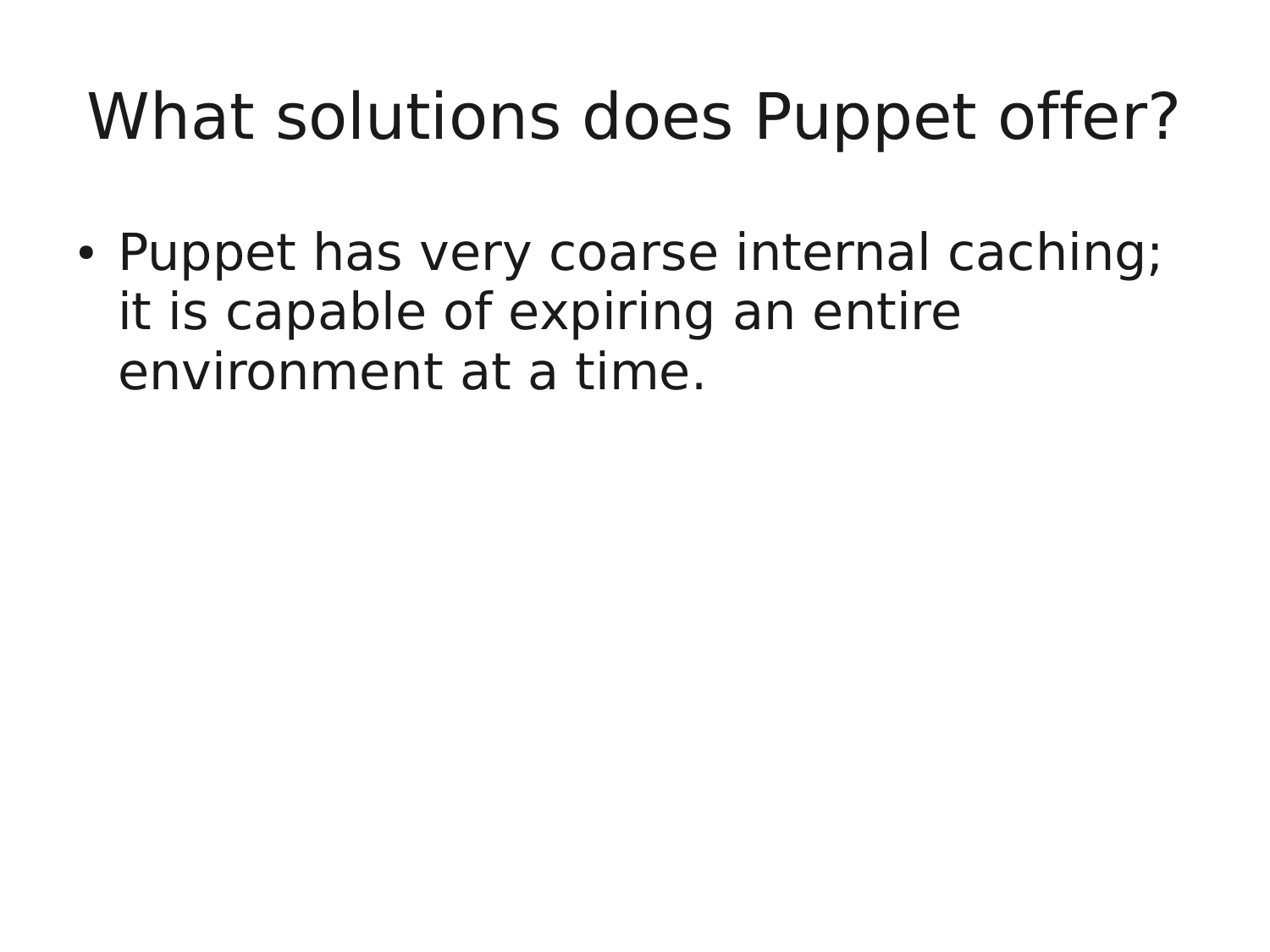- Puppet has very coarse internal caching; it is capable of expiring an entire environment at a time.
- With all our nodes in one environment, this is as good (or as bad) as a Puppet master restart.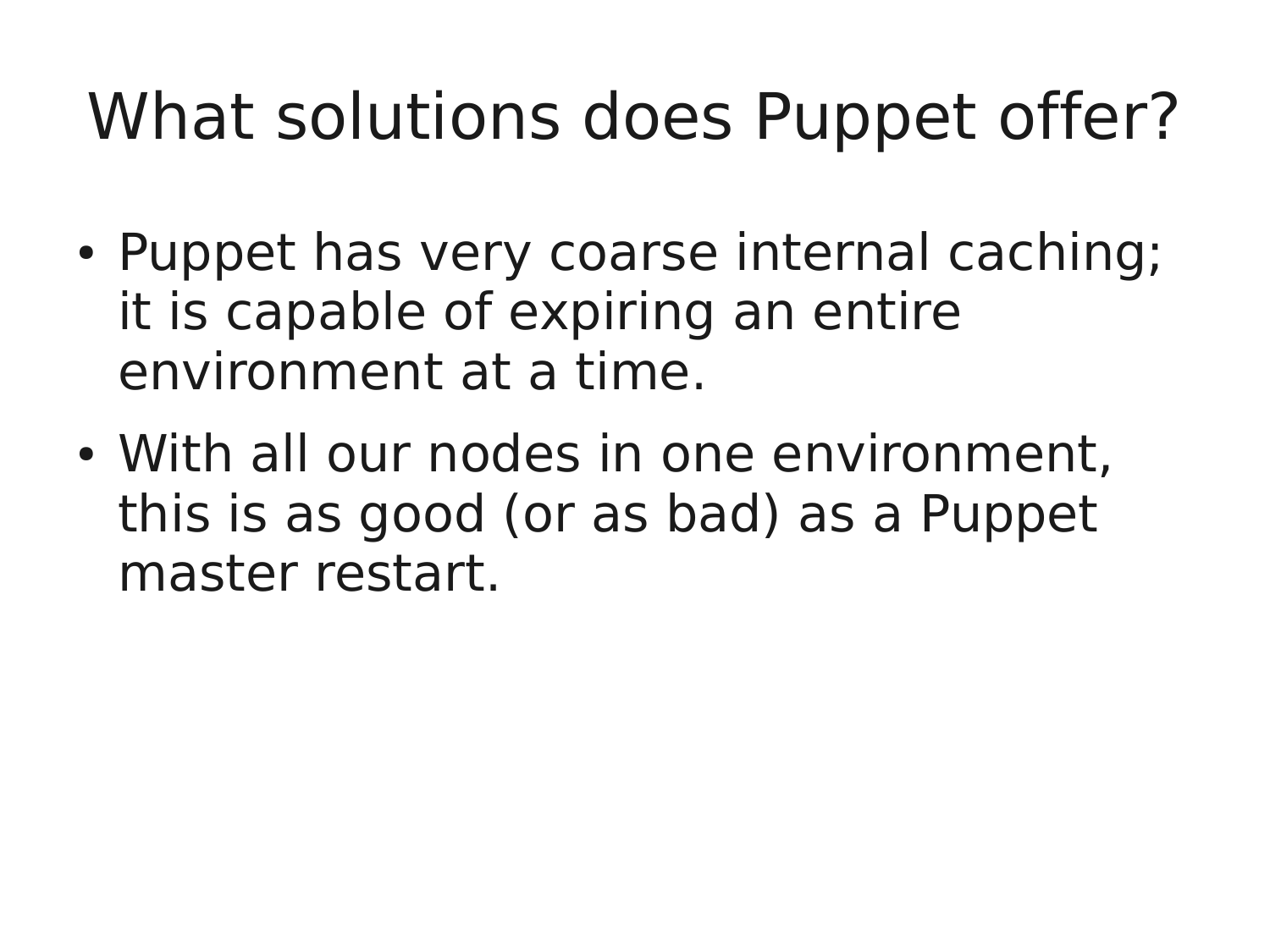• Puppet can have distinct environments for different groups of nodes, each with their own (smaller) set of manifests.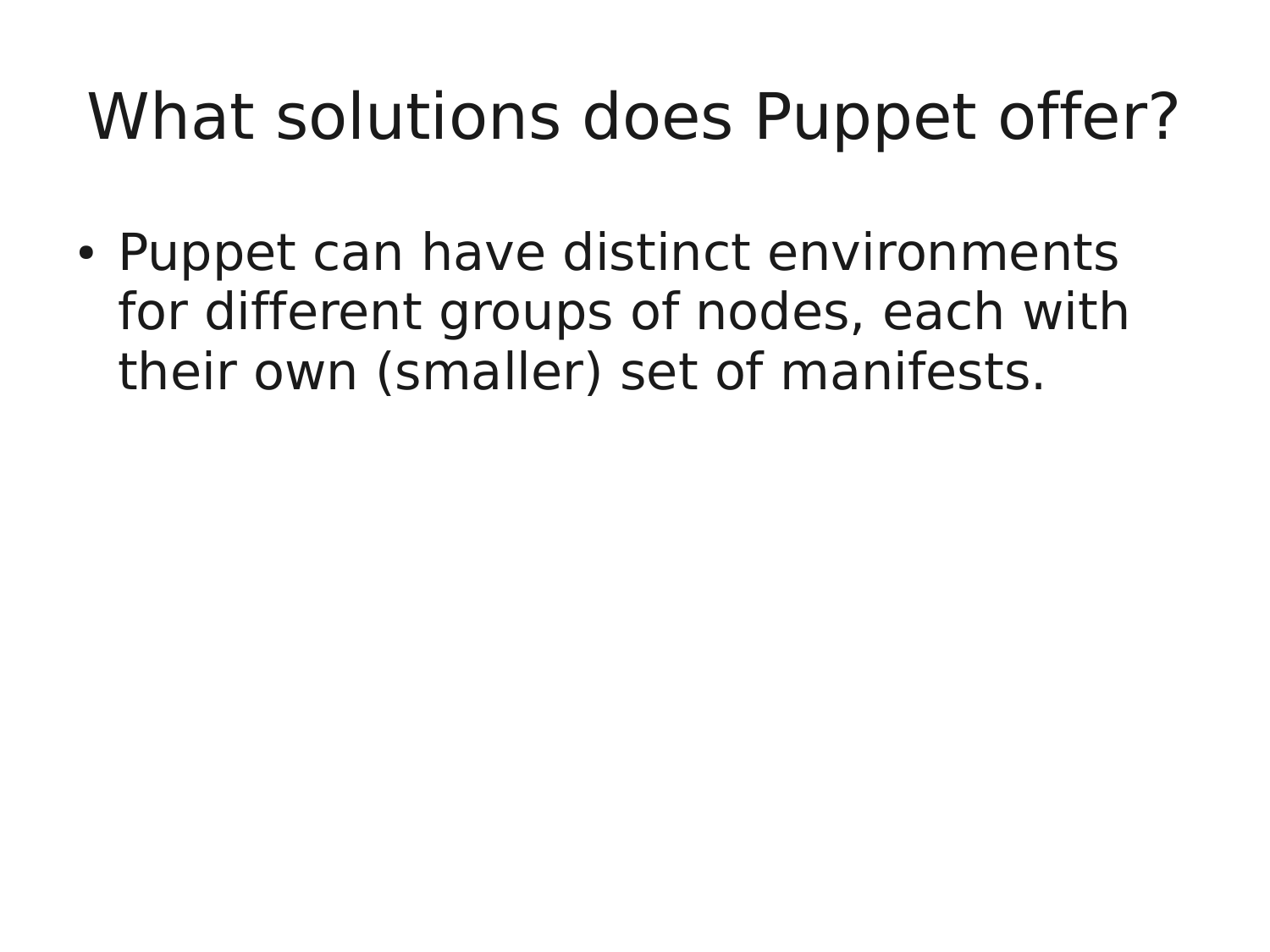- Puppet can have distinct environments for different groups of nodes, each with their own (smaller) set of manifests.
- While this is a good idea in theory, having all our nodes in the same environment is the best fit for our workflow.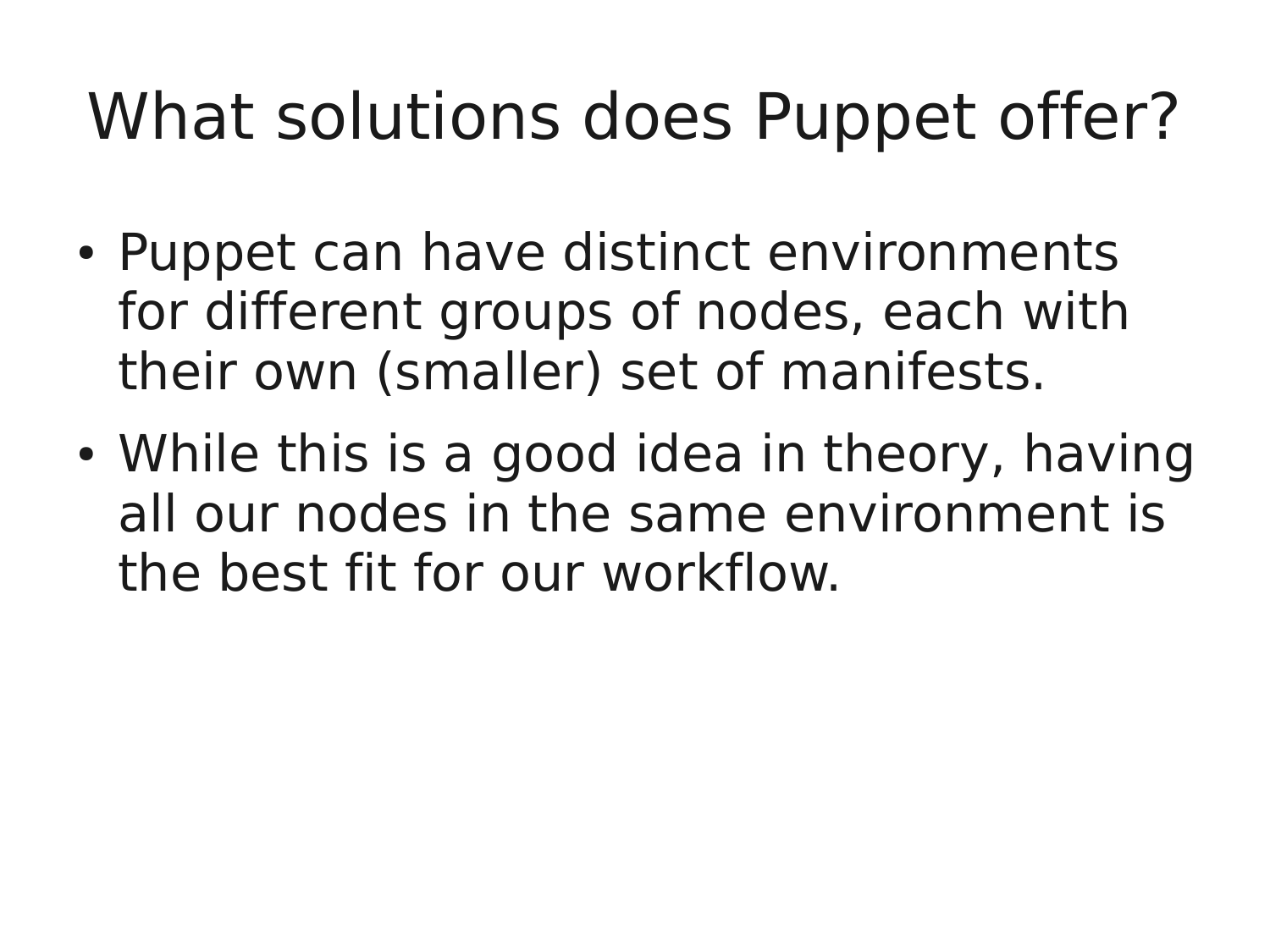• Filesystem polling.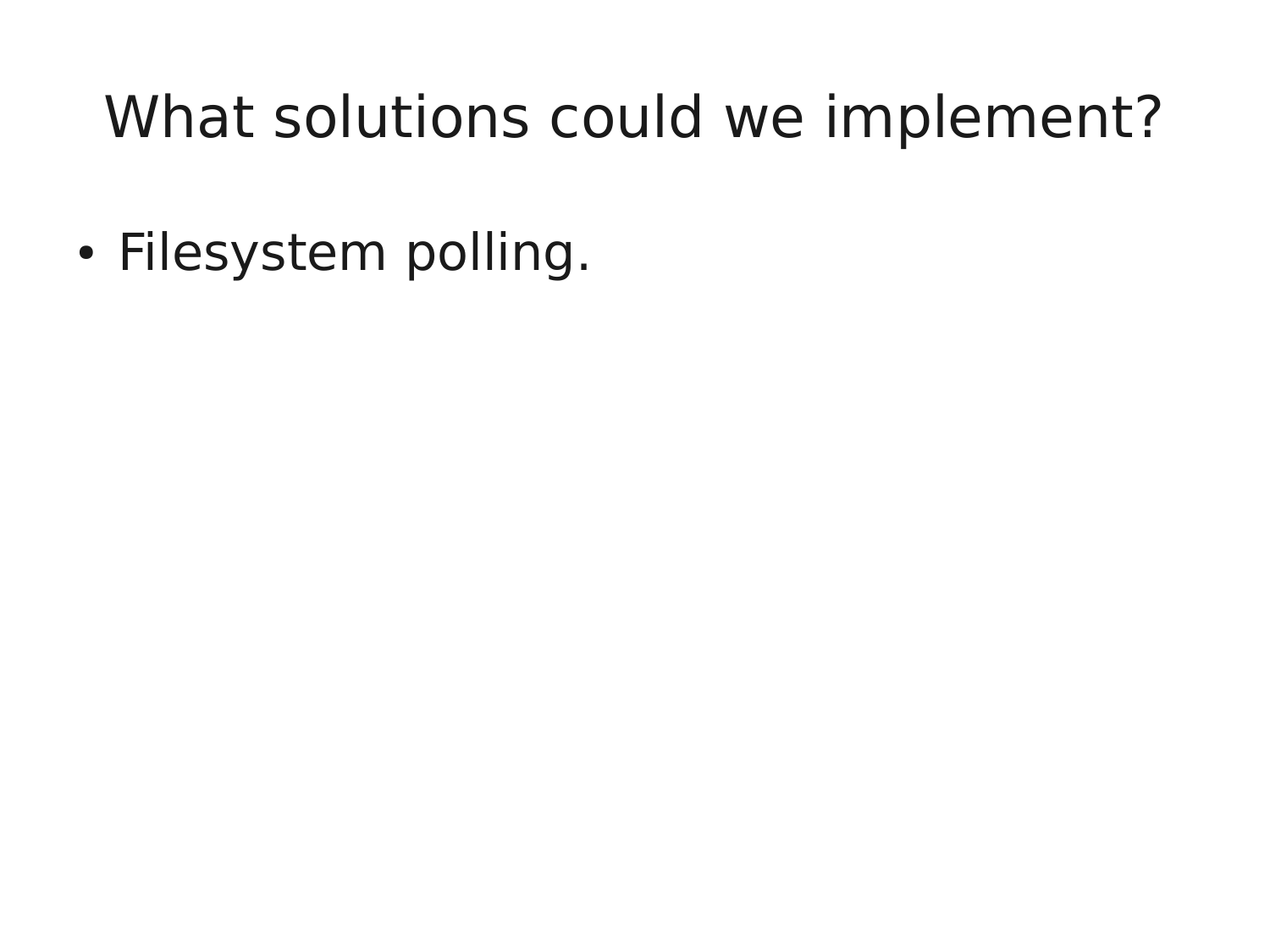- Filesystem polling.
- Extract changed file information from git.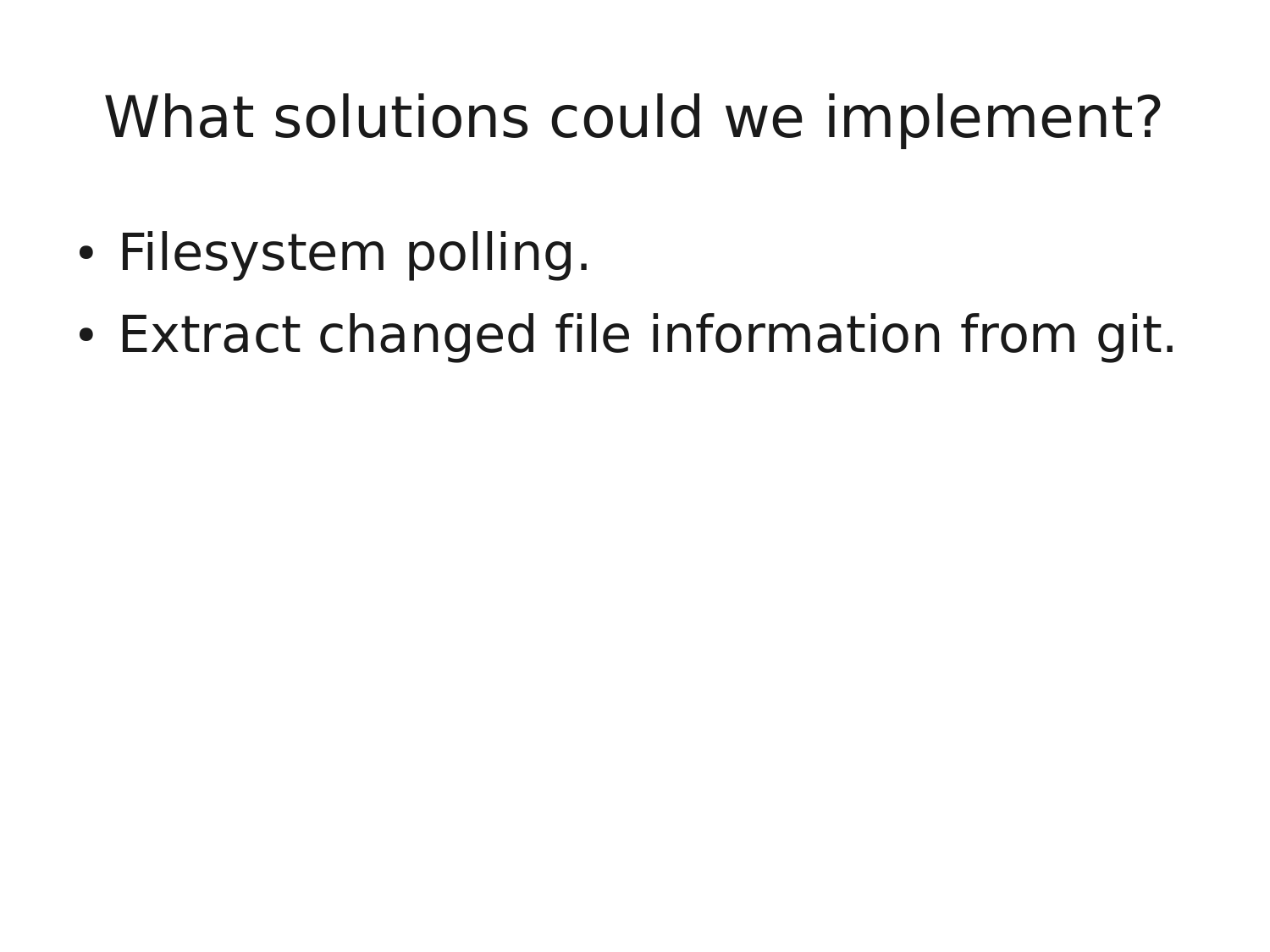- Filesystem polling.
- Extract changed file information from git.
- Listen for changes to files using Linux's inotify subsystem.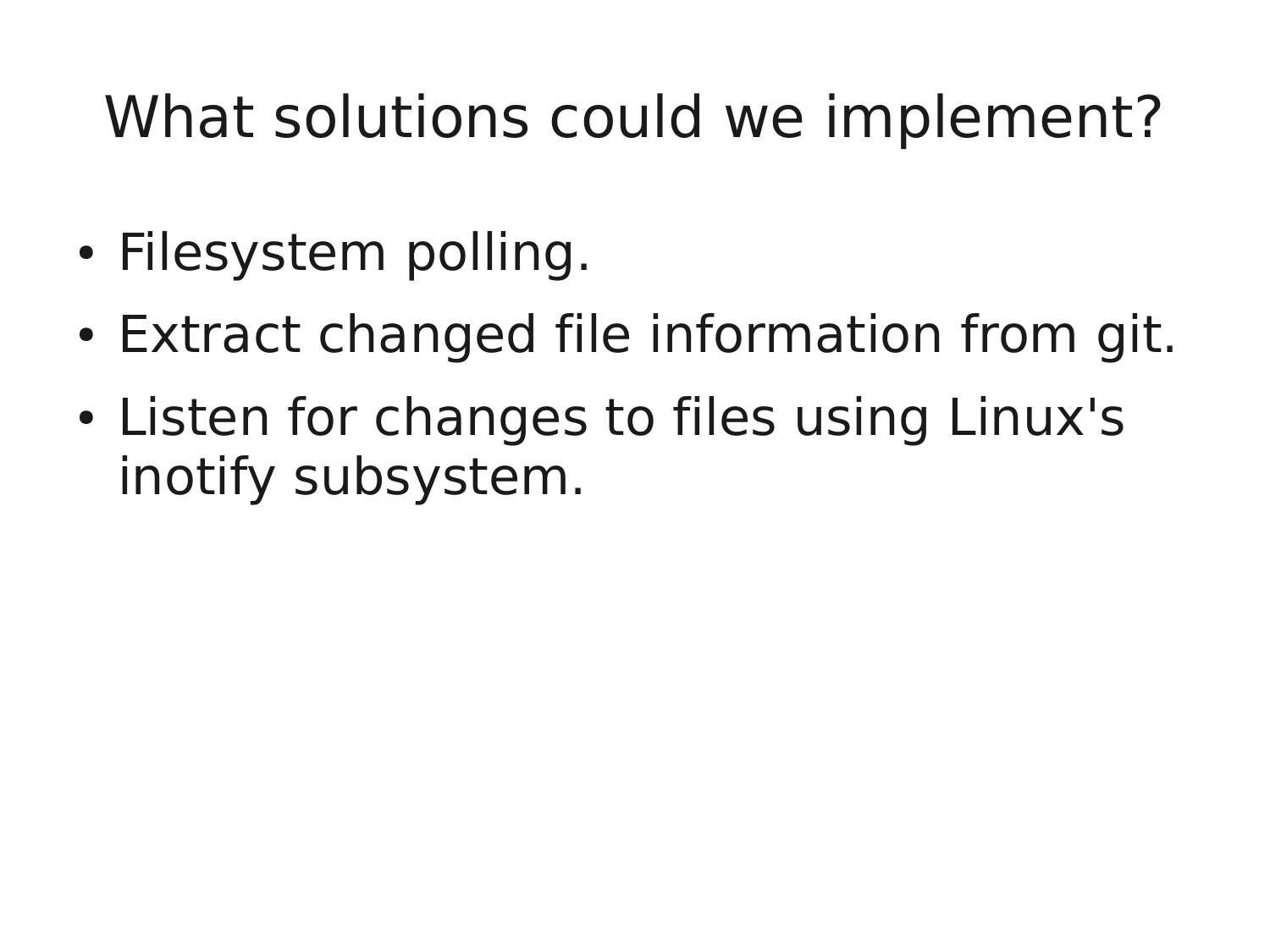- Filesystem polling.
- Extract changed file information from git.
- Listen for changes to files using Linux's inotify subsystem.
- All of these options require one piece of infrastructure we needed to implement ourselves: the ability to expire code on a per-file basis.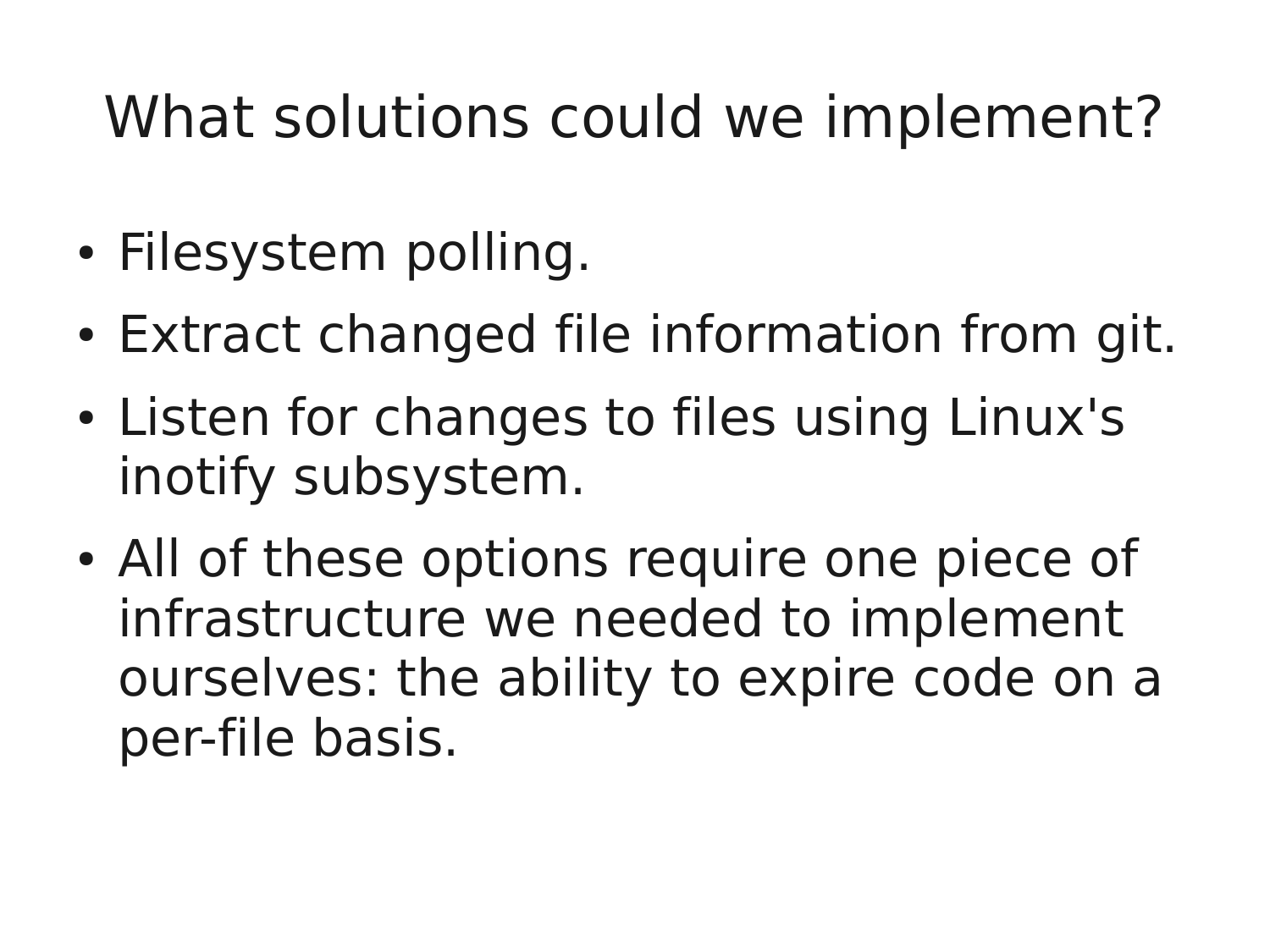### Internal relationships

- 
- 
- 
- 
- -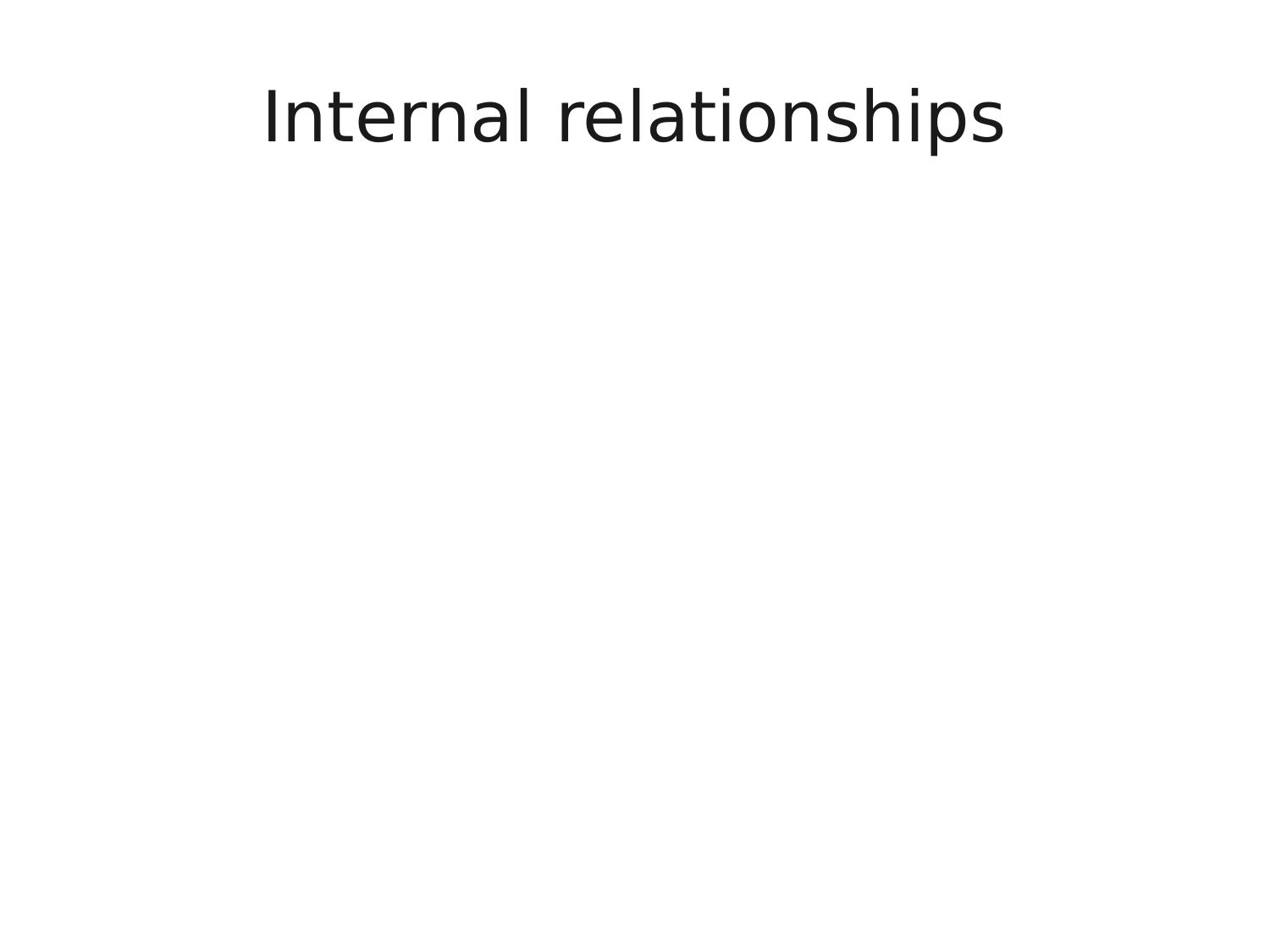### Per-file code expiration

• We implemented a **general-purpose** file expiration mechanism, to expire code in types, and to expire entire types in type collections.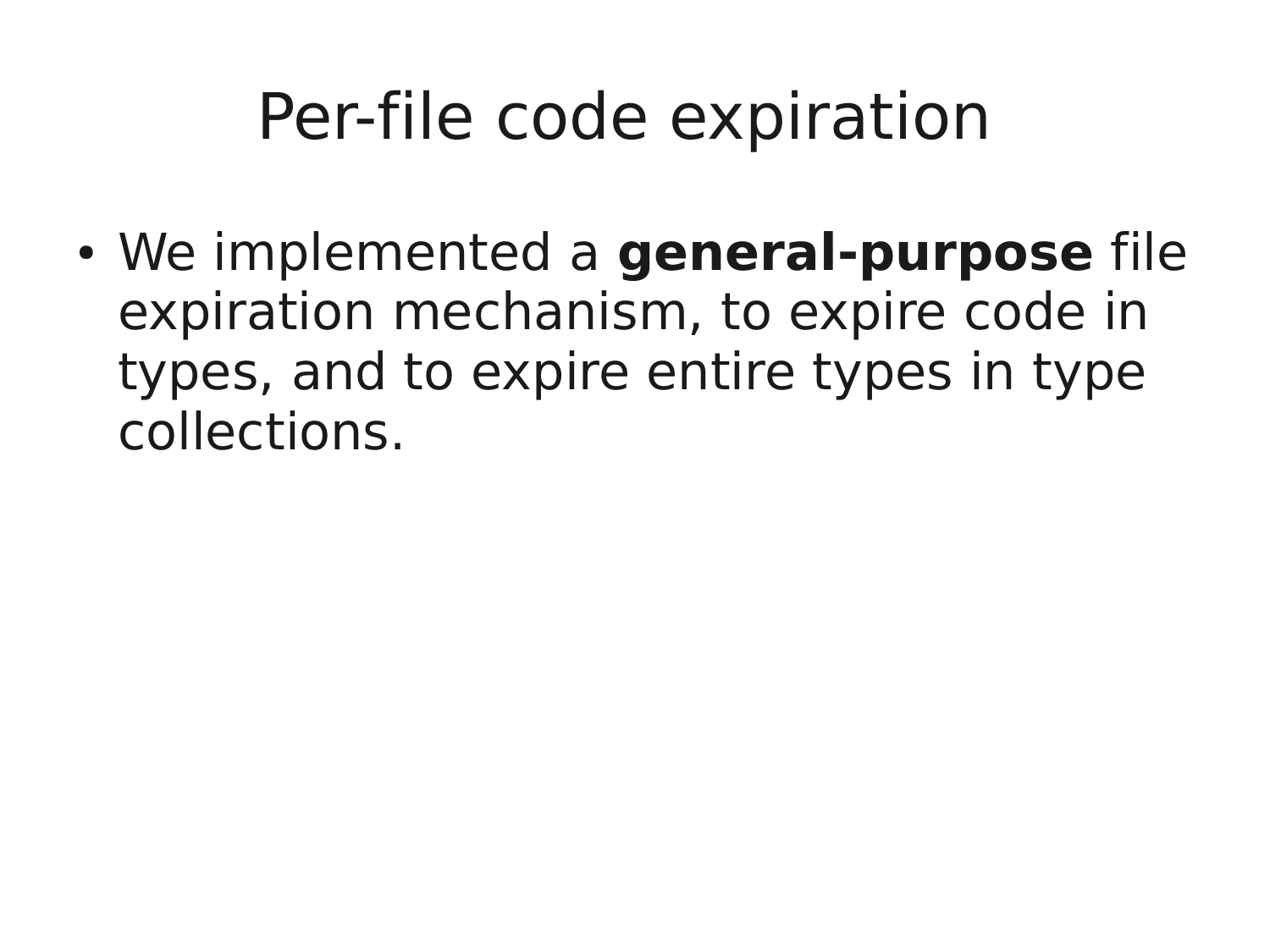### Per-file code expiration

- We implemented a **general-purpose** file expiration mechanism, to expire code in types, and to expire entire types in type collections.
- Because of the generic nature of the expiration API, it can easily be adapted to any method of determining which files have changed.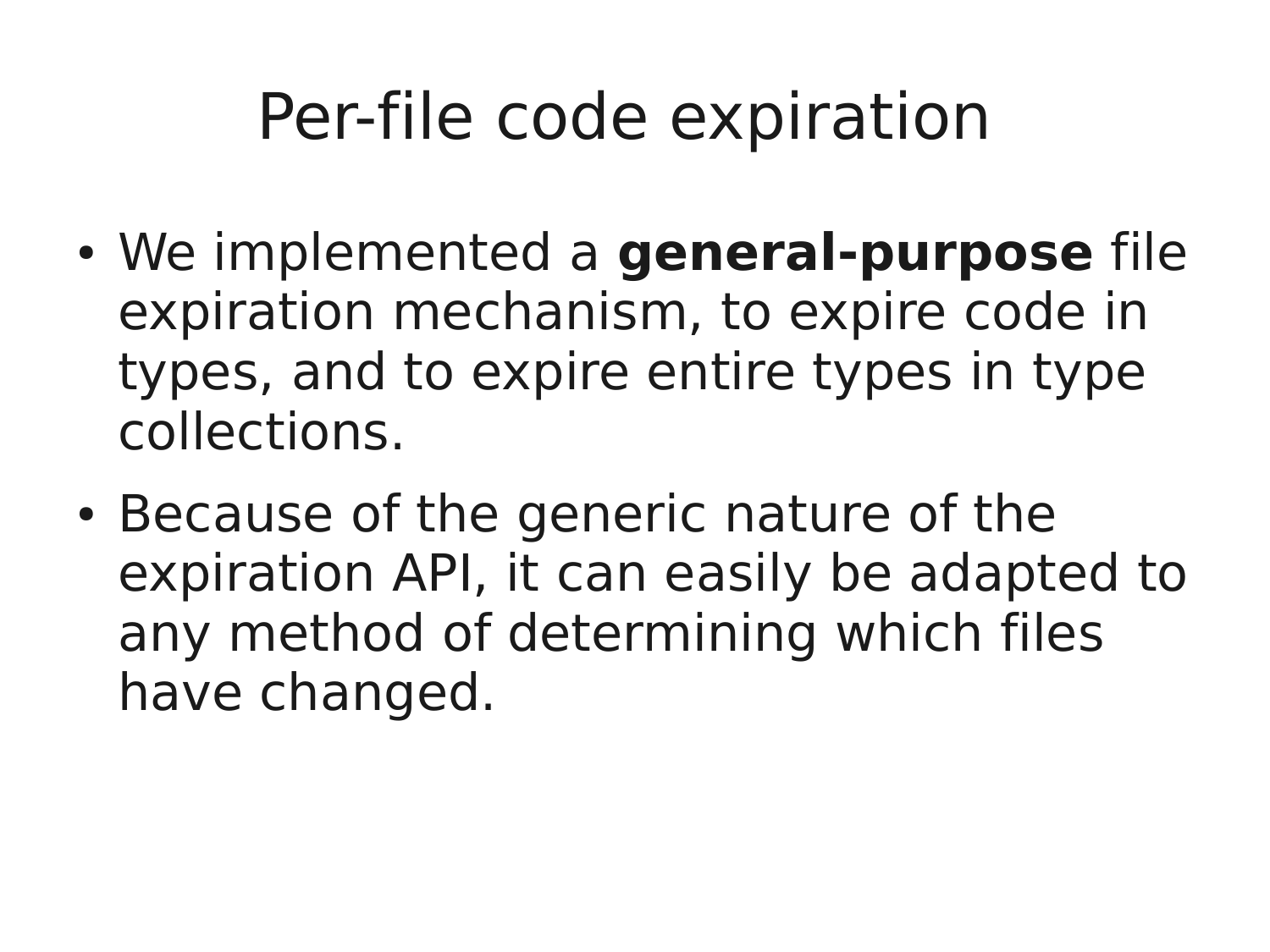# Option #1: Filesystem polling

• Most portable.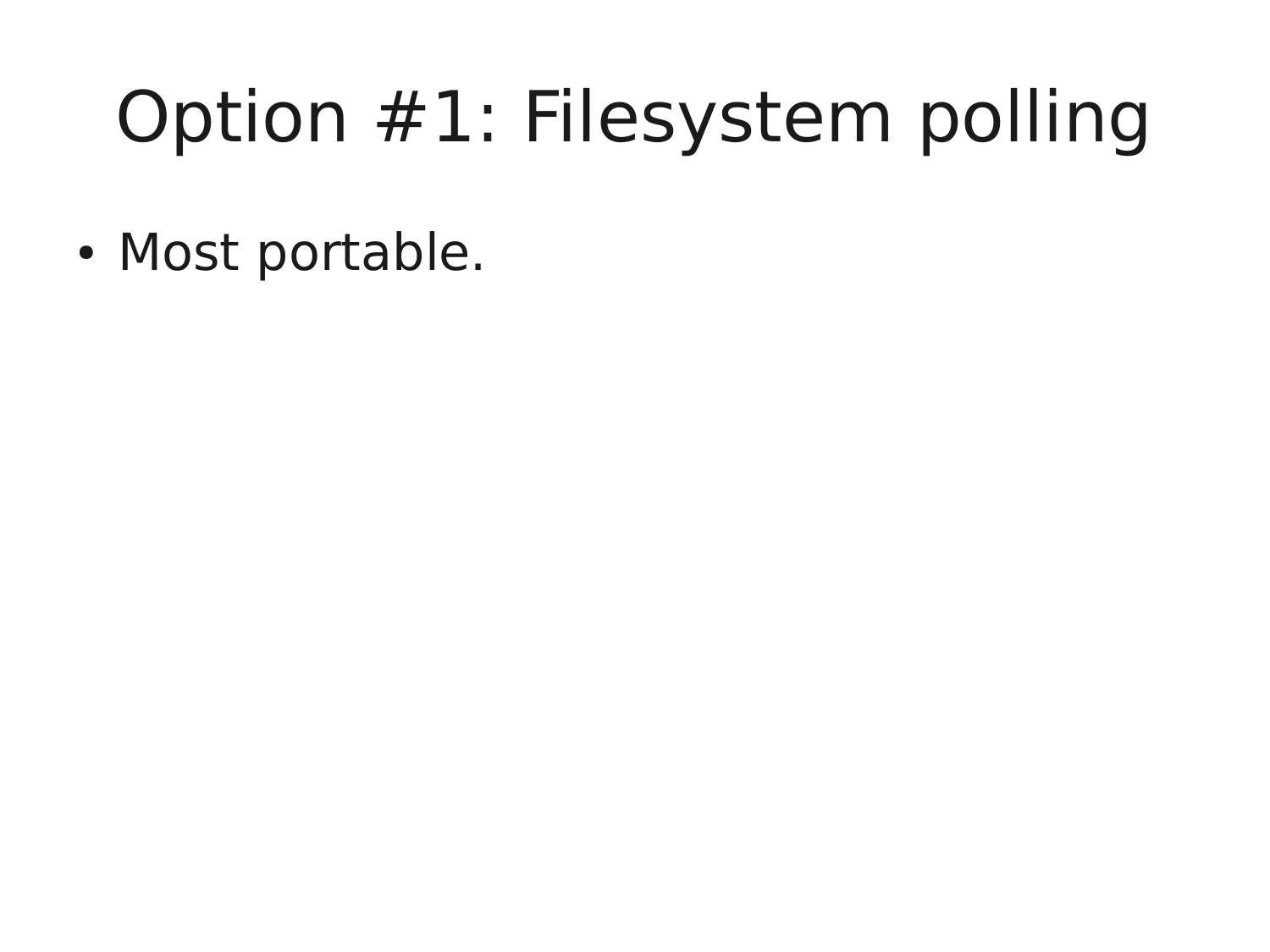# Option #1: Filesystem polling

- Most portable.
- Too slow. Just about any other option is more efficient.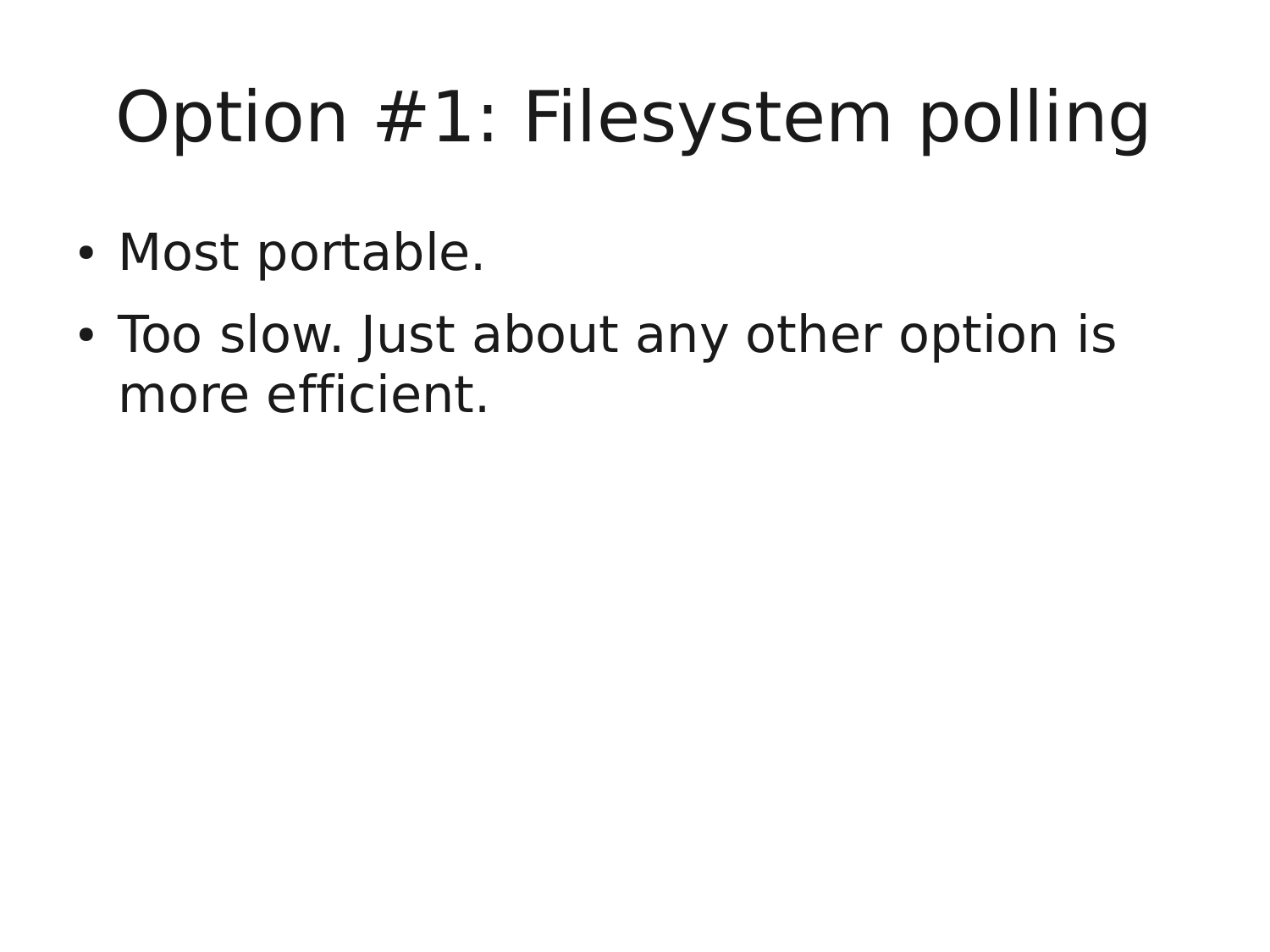# Option #1: Filesystem polling

- Most portable.
- Too slow. Just about any other option is more efficient.
- This could be implemented as a fallback mechanism that works anywhere, but we wanted to take advantage of the specific features of our environment.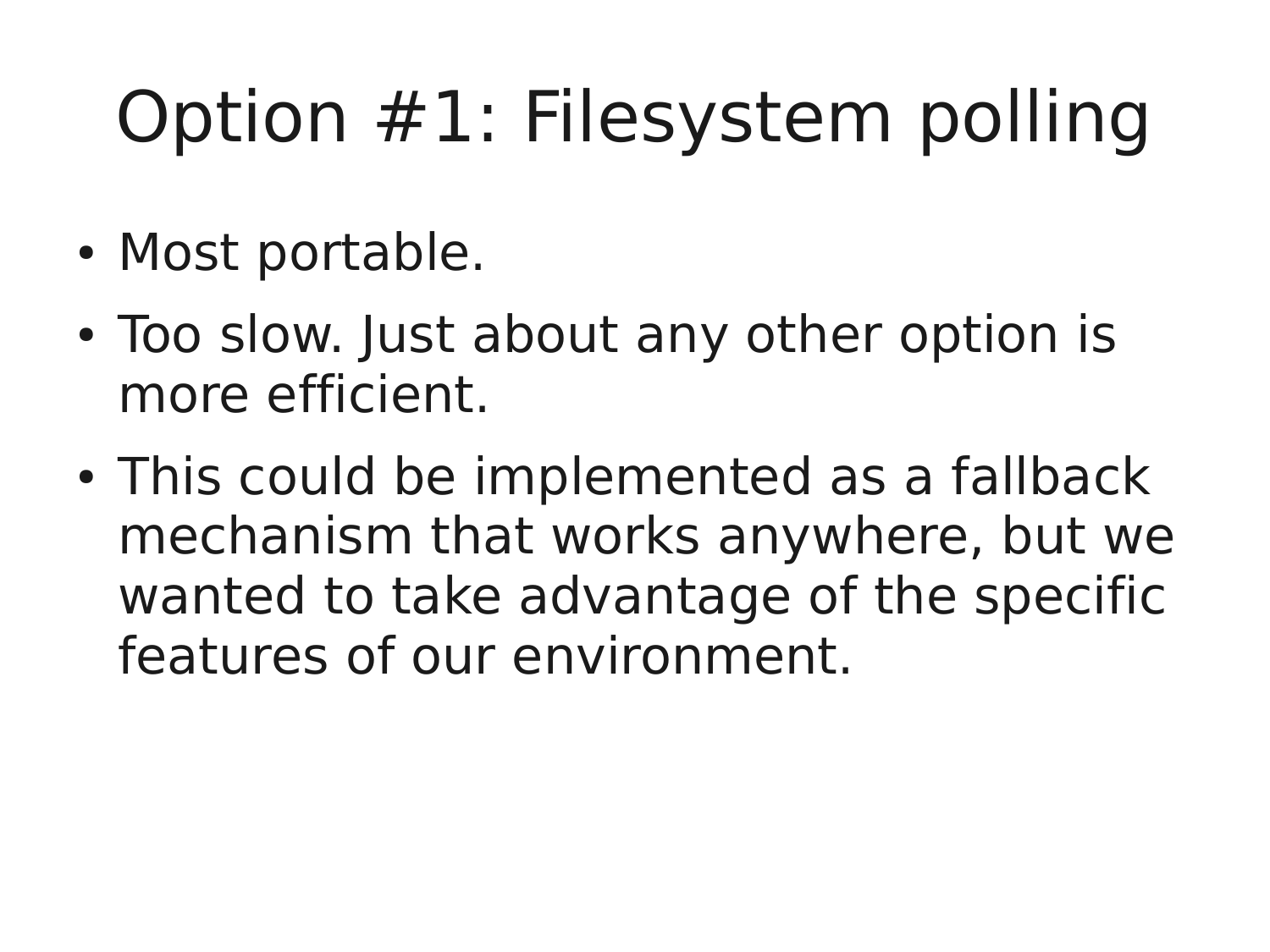• This is a very clean and efficient idea.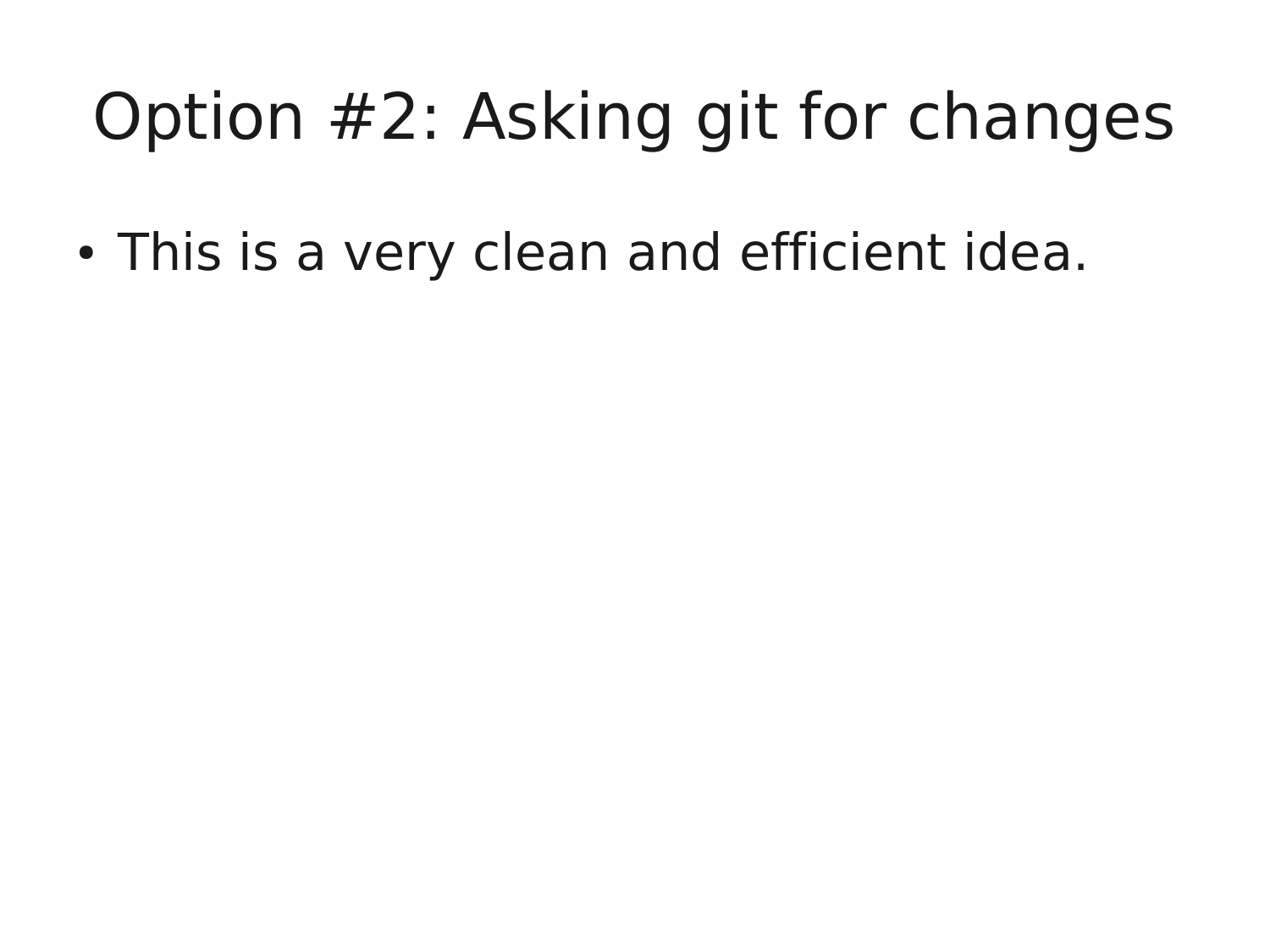- This is a very clean and efficient idea.
- It ties us to a git-based deployment model.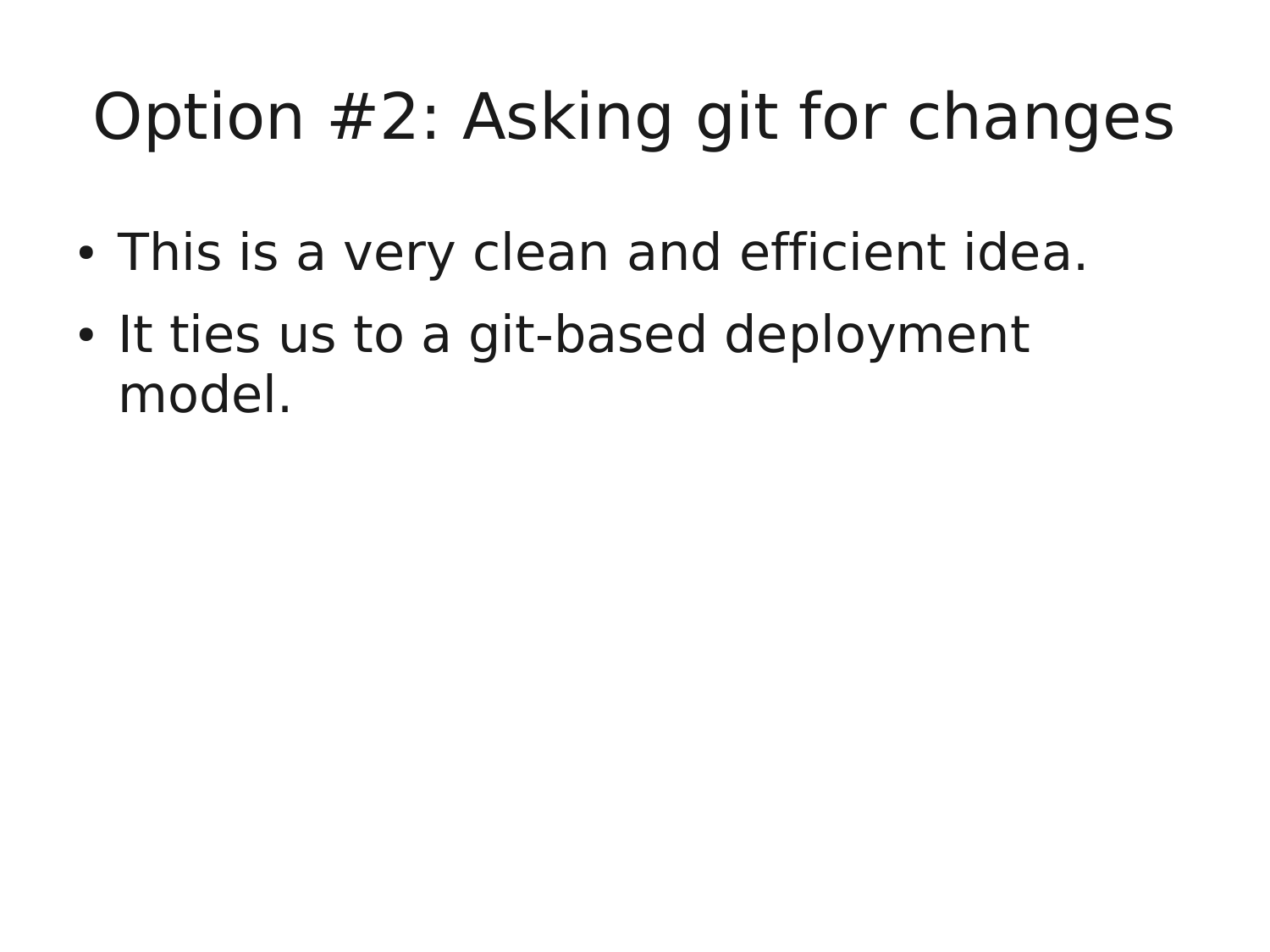- This is a very clean and efficient idea.
- It ties us to a git-based deployment model.
- It requires us to queue changes ourselves, in code that's unlikely to see widespread testing.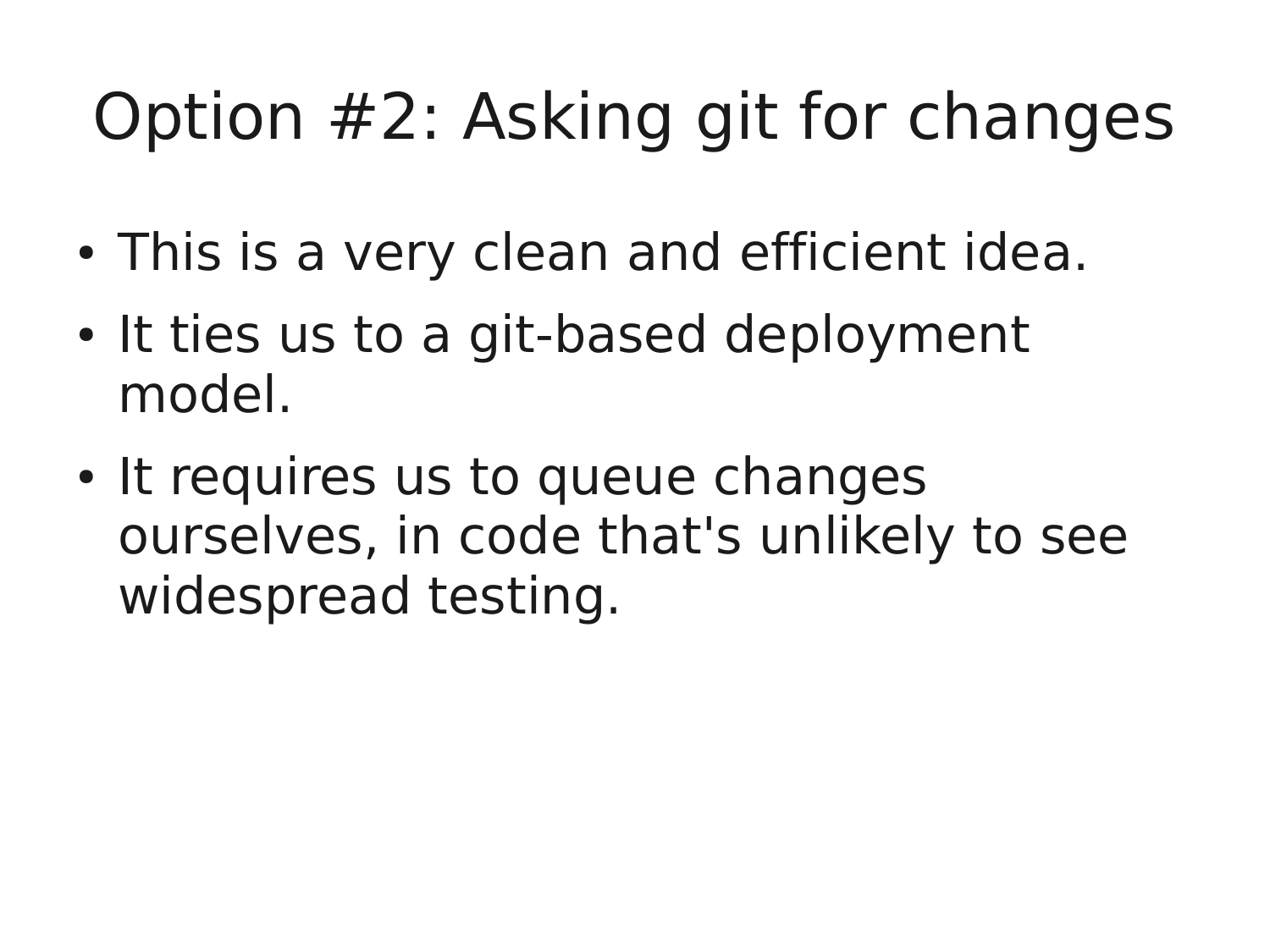- This is a very clean and efficient idea.
- It ties us to a git-based deployment model.
- It requires us to queue changes ourselves, in code that's unlikely to see widespread testing.
- Very easy to introduce bugs that miss changes.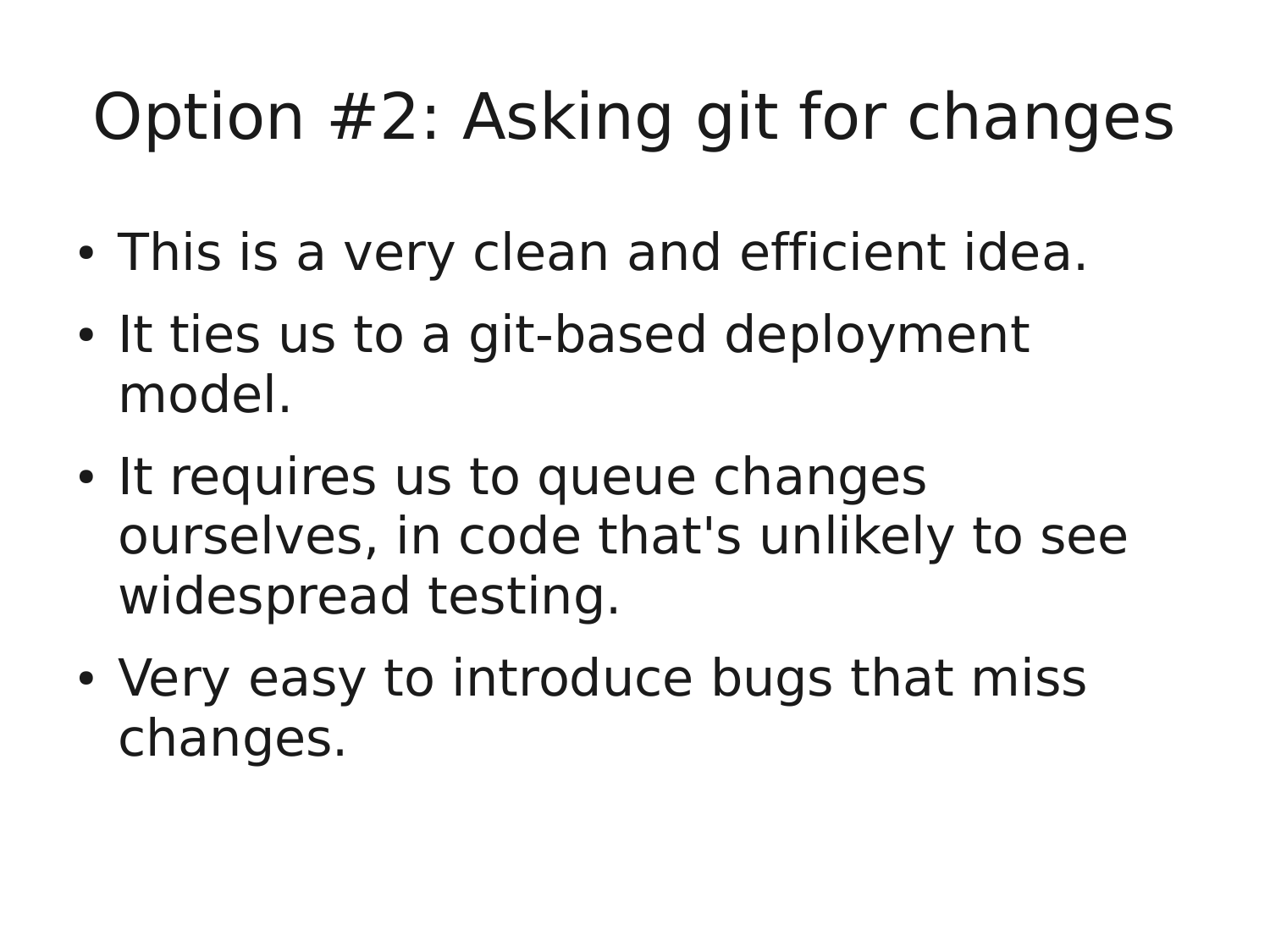• It ties us to Linux Puppet masters.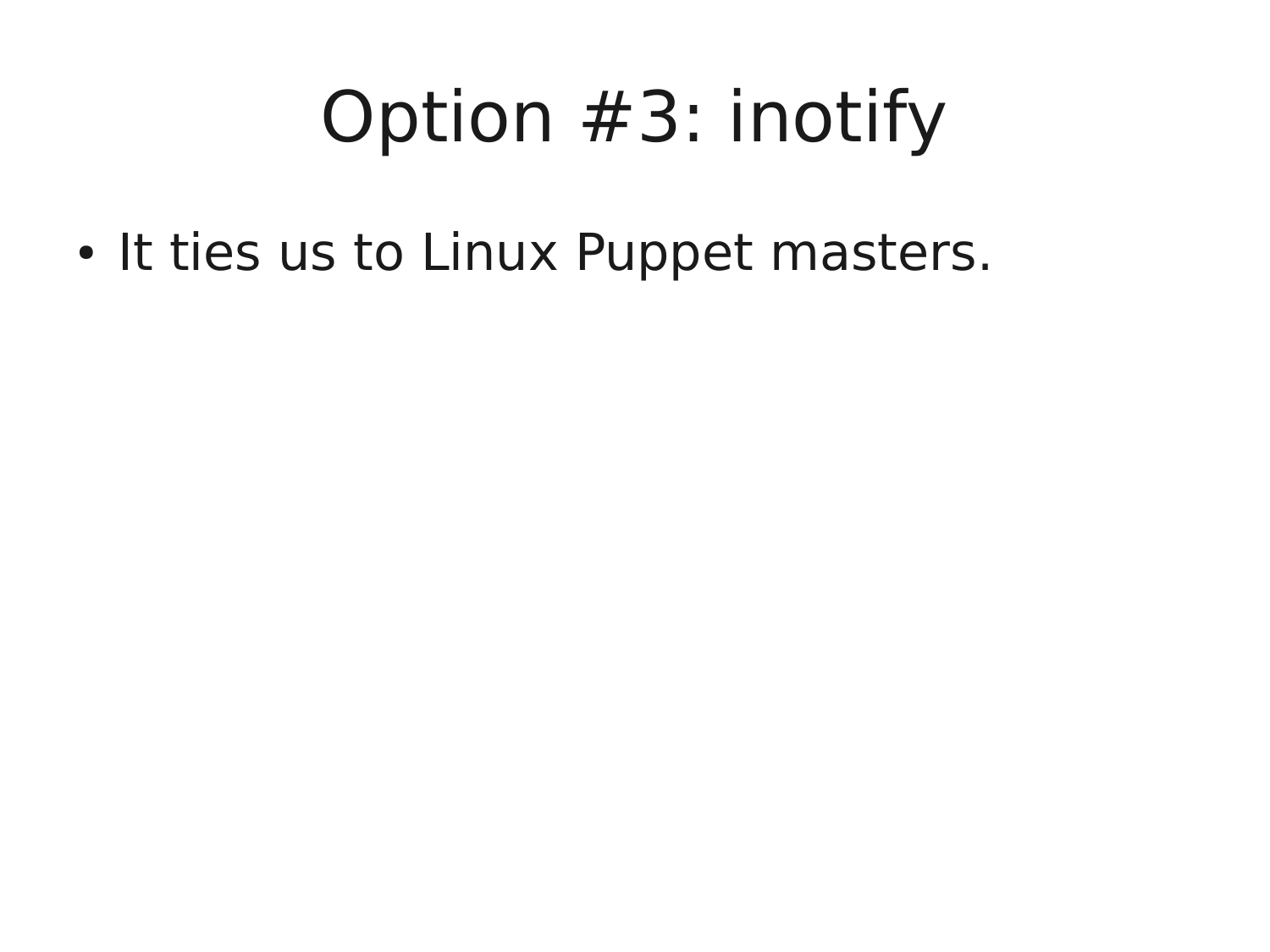- It ties us to Linux Puppet masters.
- It does not tie us to any specific deployment method.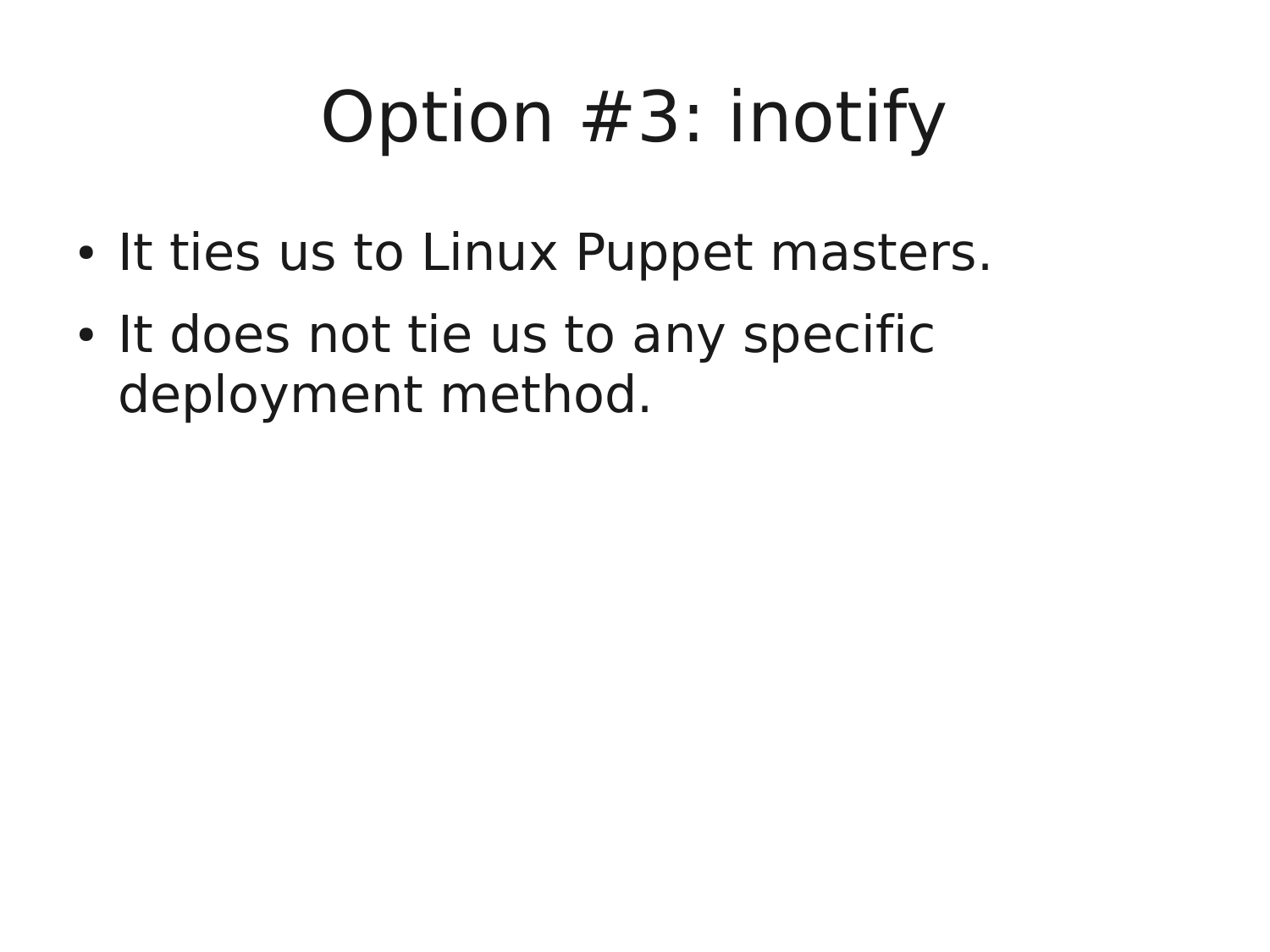- It ties us to Linux Puppet masters.
- It does not tie us to any specific deployment method.
- It does not require us to do any dirty work ourselves; the inotify code in the kernel is very well tested.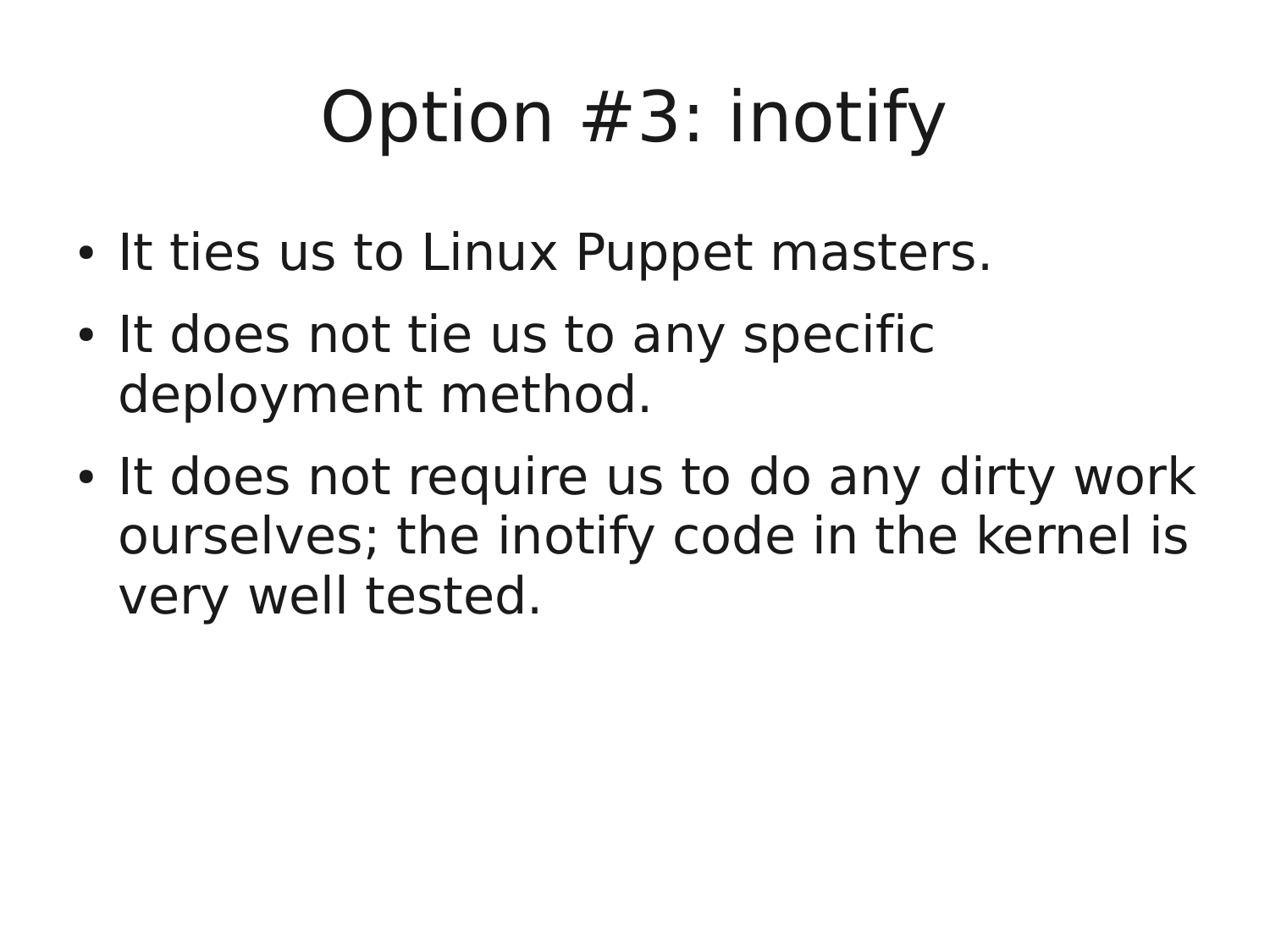- It ties us to Linux Puppet masters.
- It does not tie us to any specific deployment method.
- It does not require us to do any dirty work ourselves; the inotify code in the kernel is very well tested.
- Least risk of introducing bugs.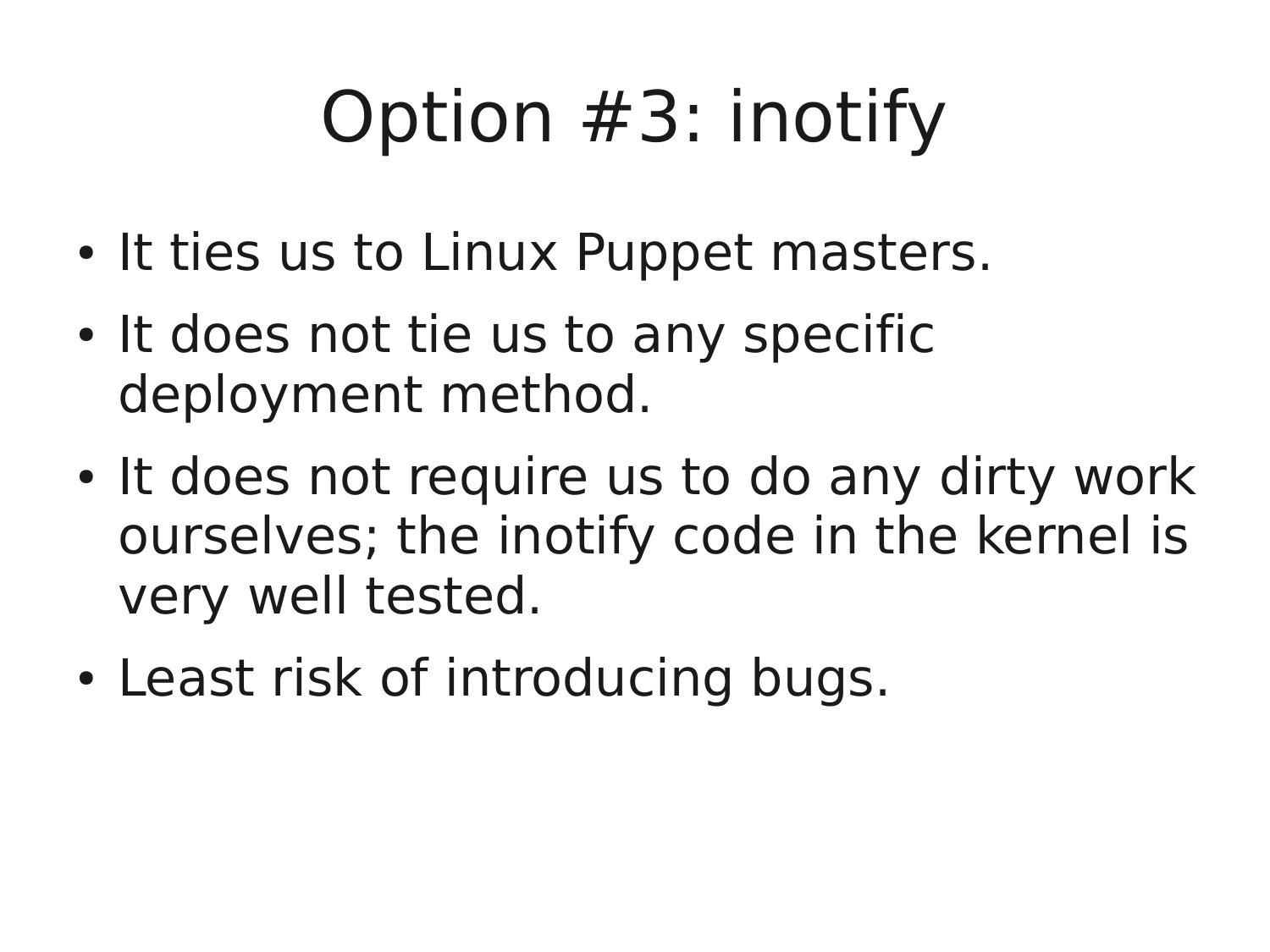- The autoloader requests that files simply be expired when they change; they will be reautoloaded as necessary.
- The initial importer (which parses the environment's manifests directory) requests that files be reparsed when they change, since these are always supposed to be loaded.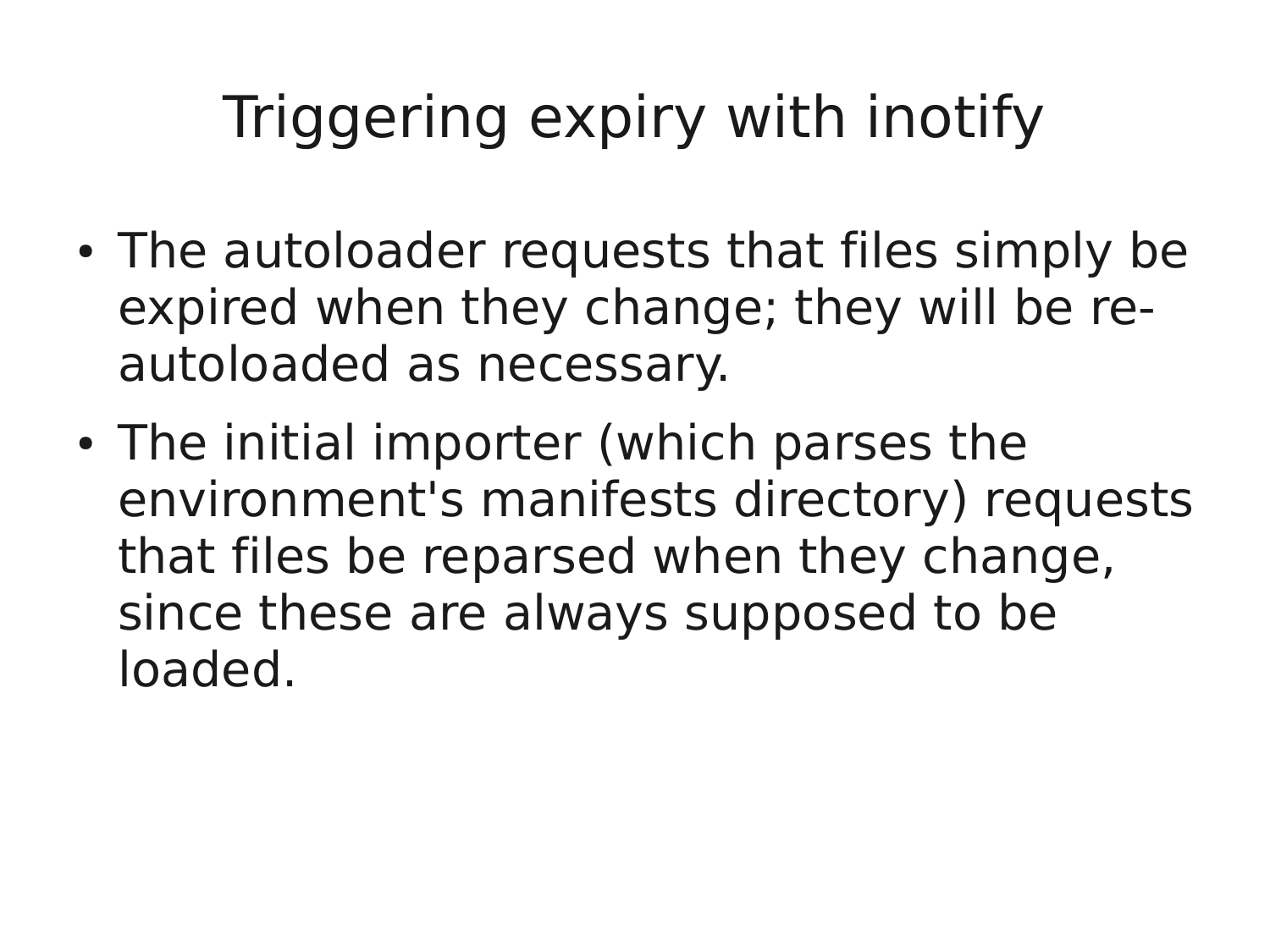- The autoloader requests that files simply be expired when they change; they will be reautoloaded as necessary.
- The initial importer (which parses the environment's manifests directory) requests that files be reparsed when they change, since these are always supposed to be loaded.
- This all happens at the start of a catalog compilation.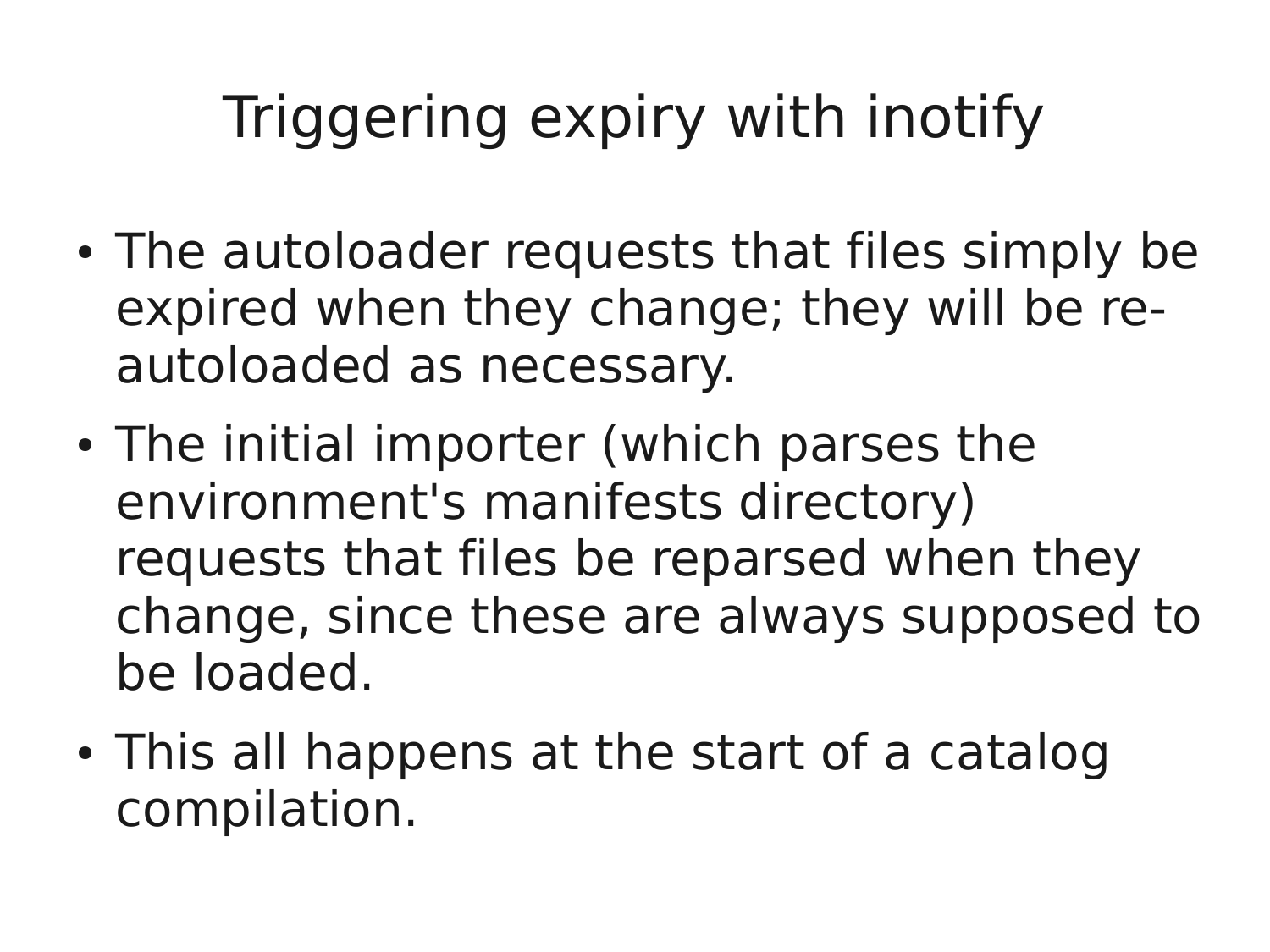• The deprecated "import" function makes it extremely difficult to track which files need to be reparsed when they change.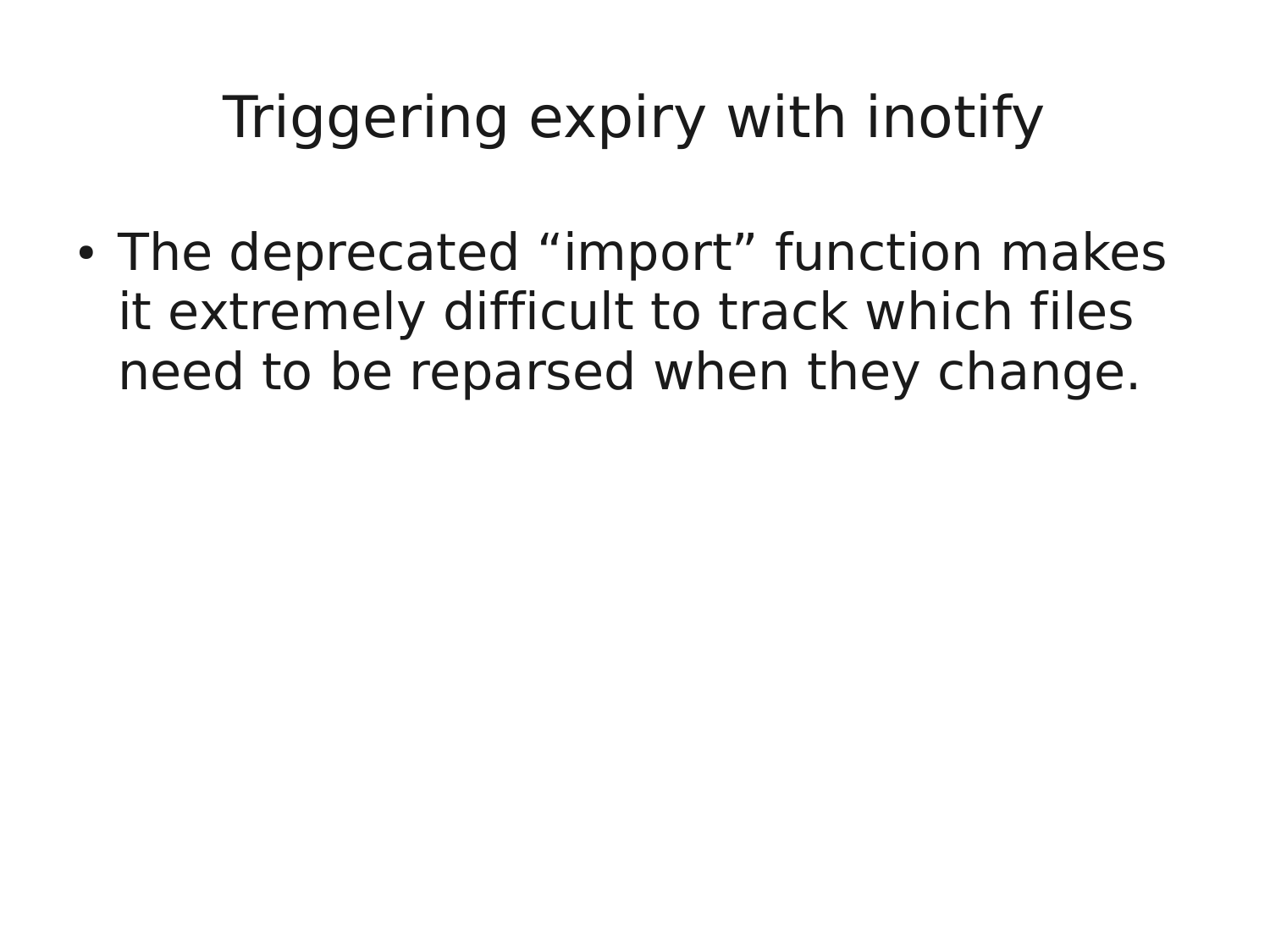- The deprecated "import" function makes it extremely difficult to track which files need to be reparsed when they change.
- We elected not to support "import", and took the time to remove it from our manifests.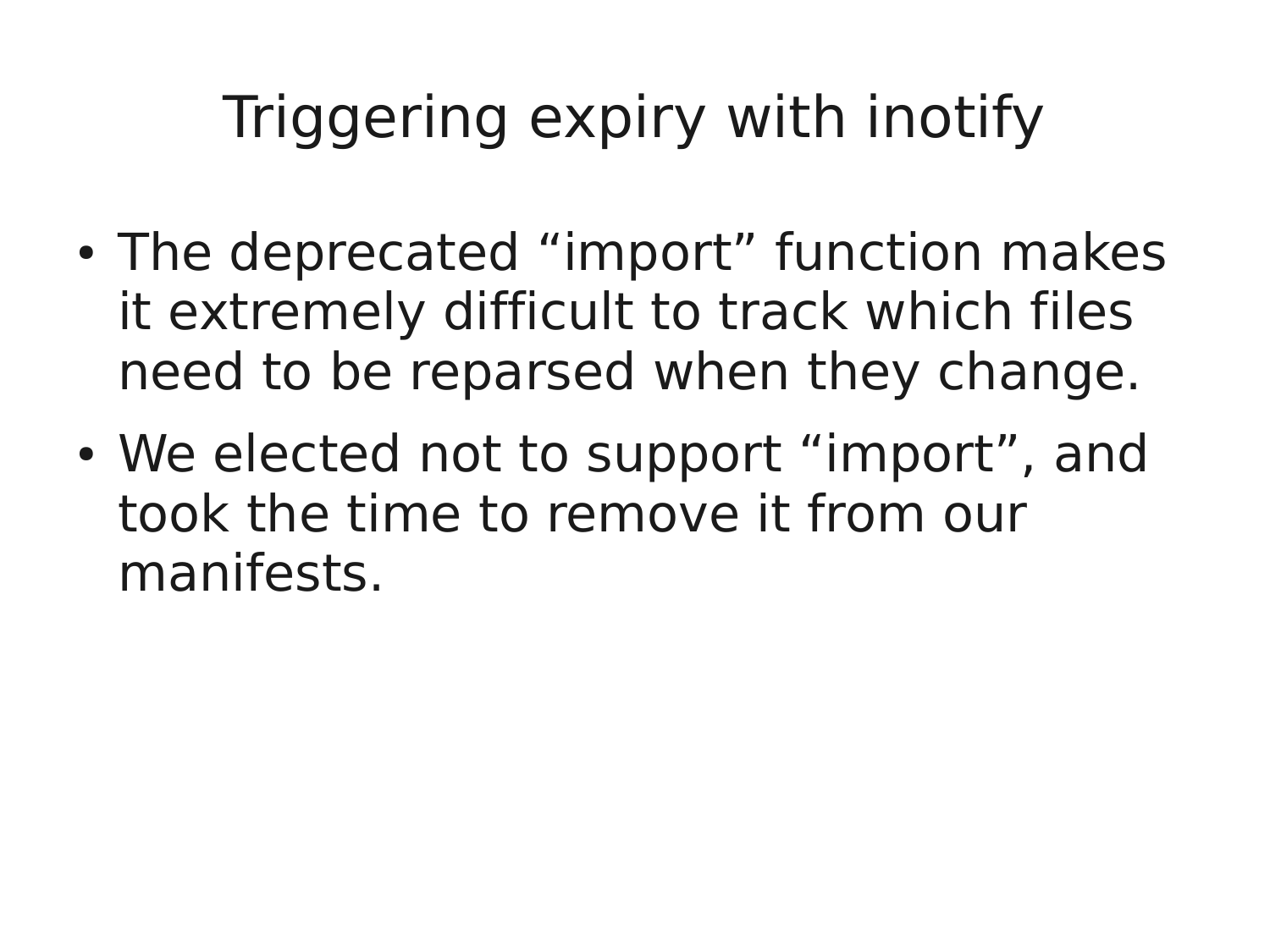## Results

• Based on initial testing on a lightly-loaded staging environment, we expected around **70 seconds** shaved off the average agent run immediately after rollout.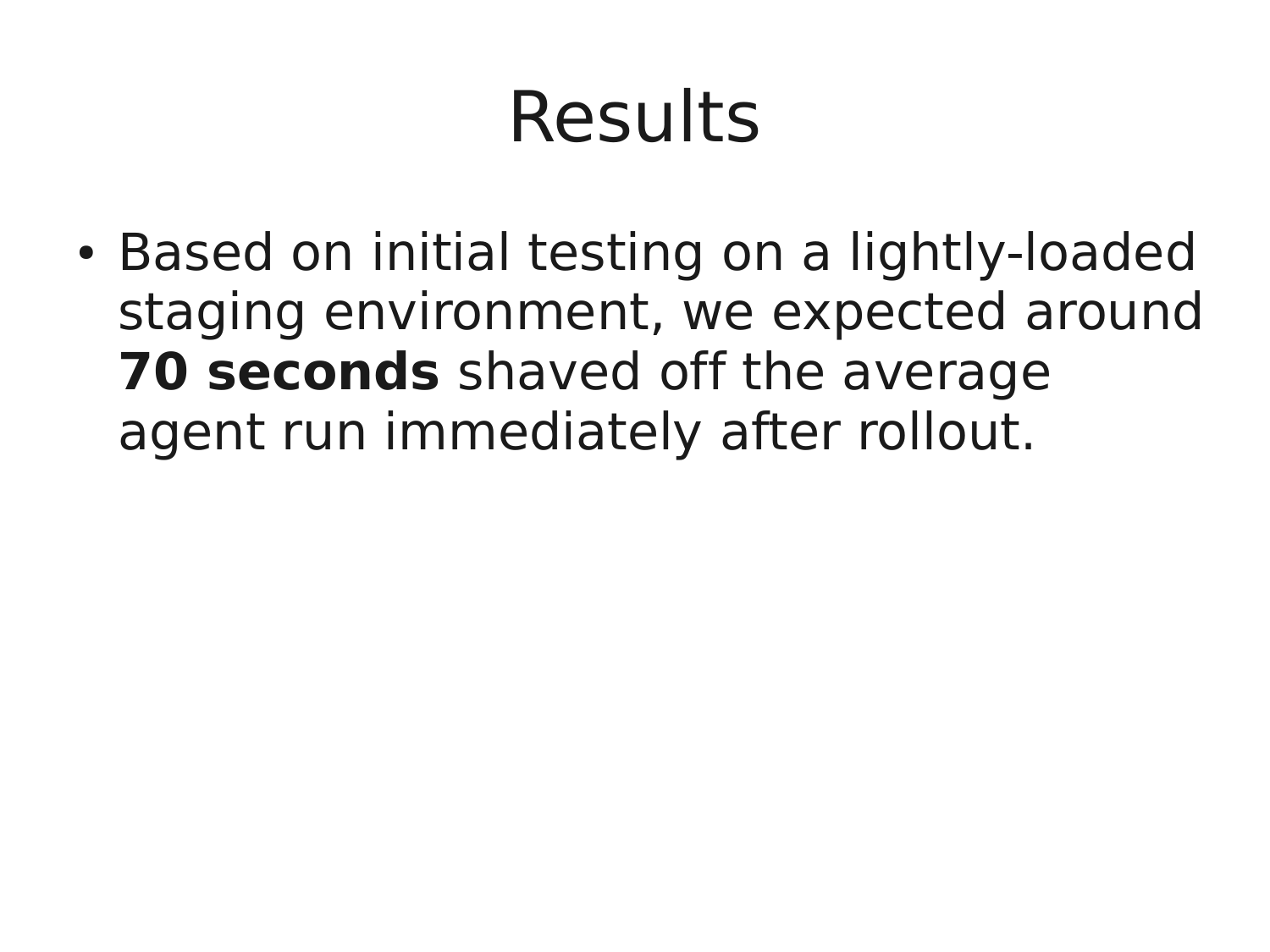# Results

- Based on initial testing on a lightly-loaded staging environment, we expected around **70 seconds** shaved off the average agent run immediately after rollout.
- After deploying to production, we had anecdotal speed improvements of **up to 5 minutes** on nodes with complex catalogs.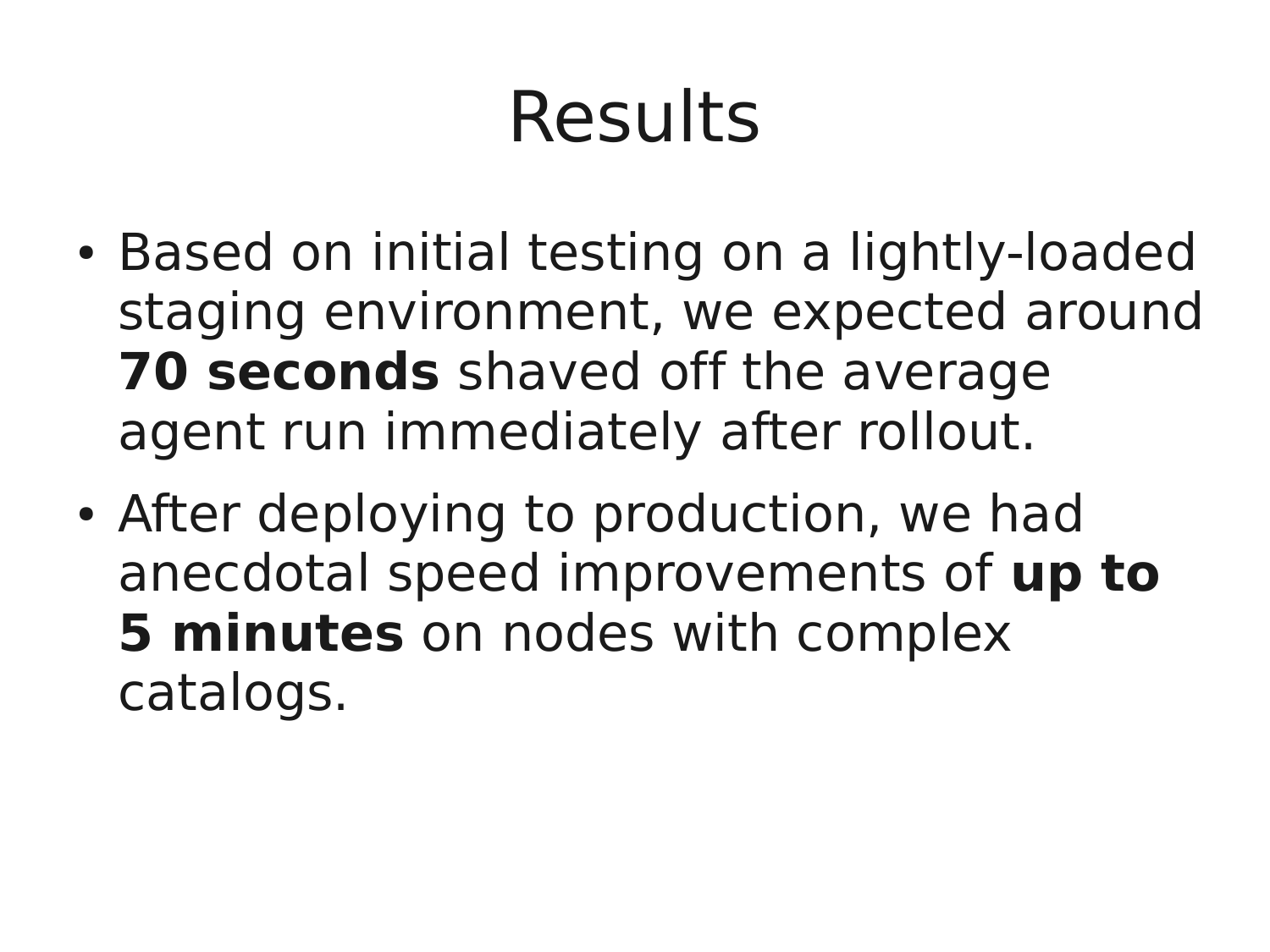• Our initial implementation does not correctly support the future parser.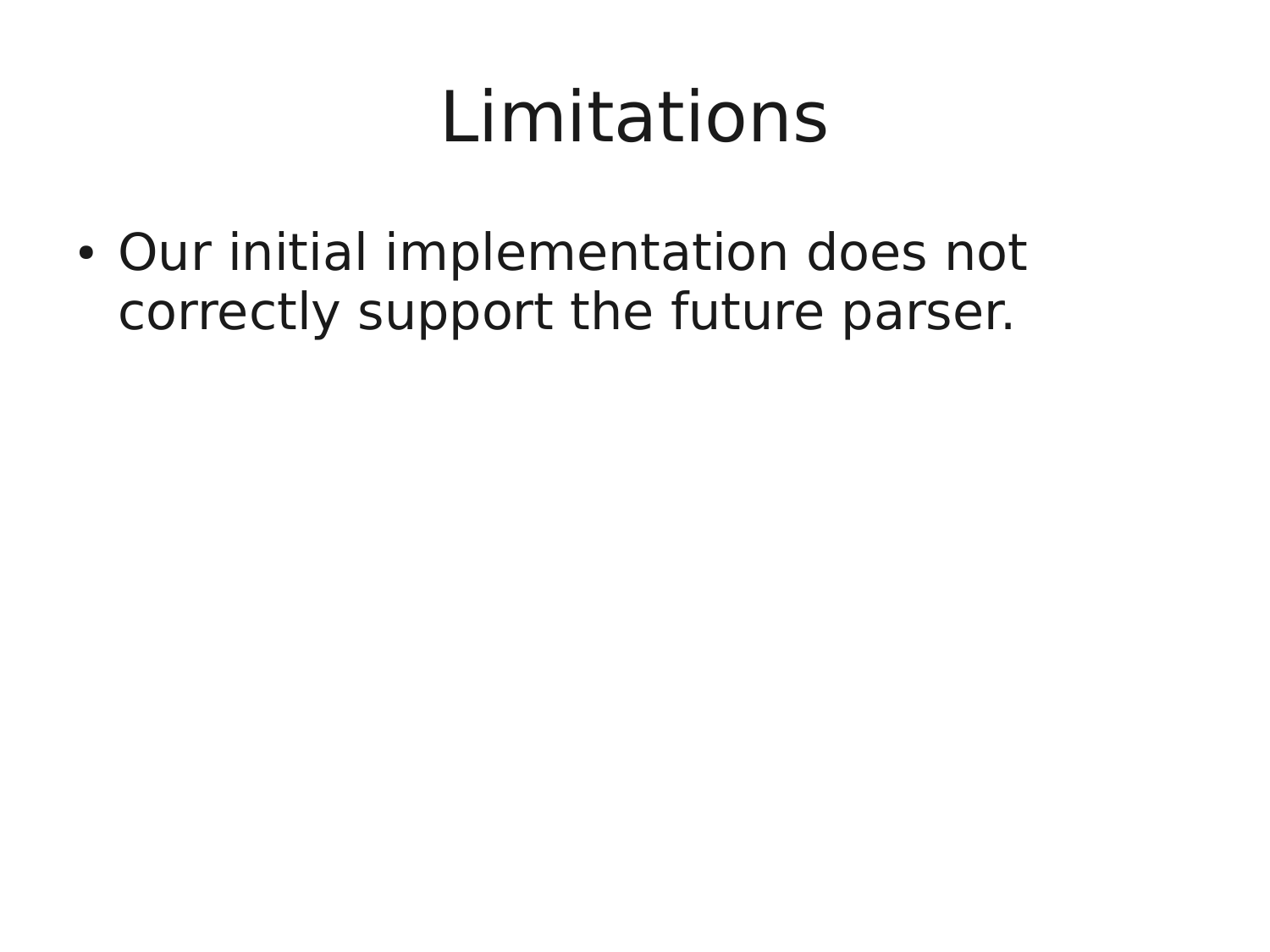- Our initial implementation does not correctly support the future parser.
- Reopening a class in a different file is not supported.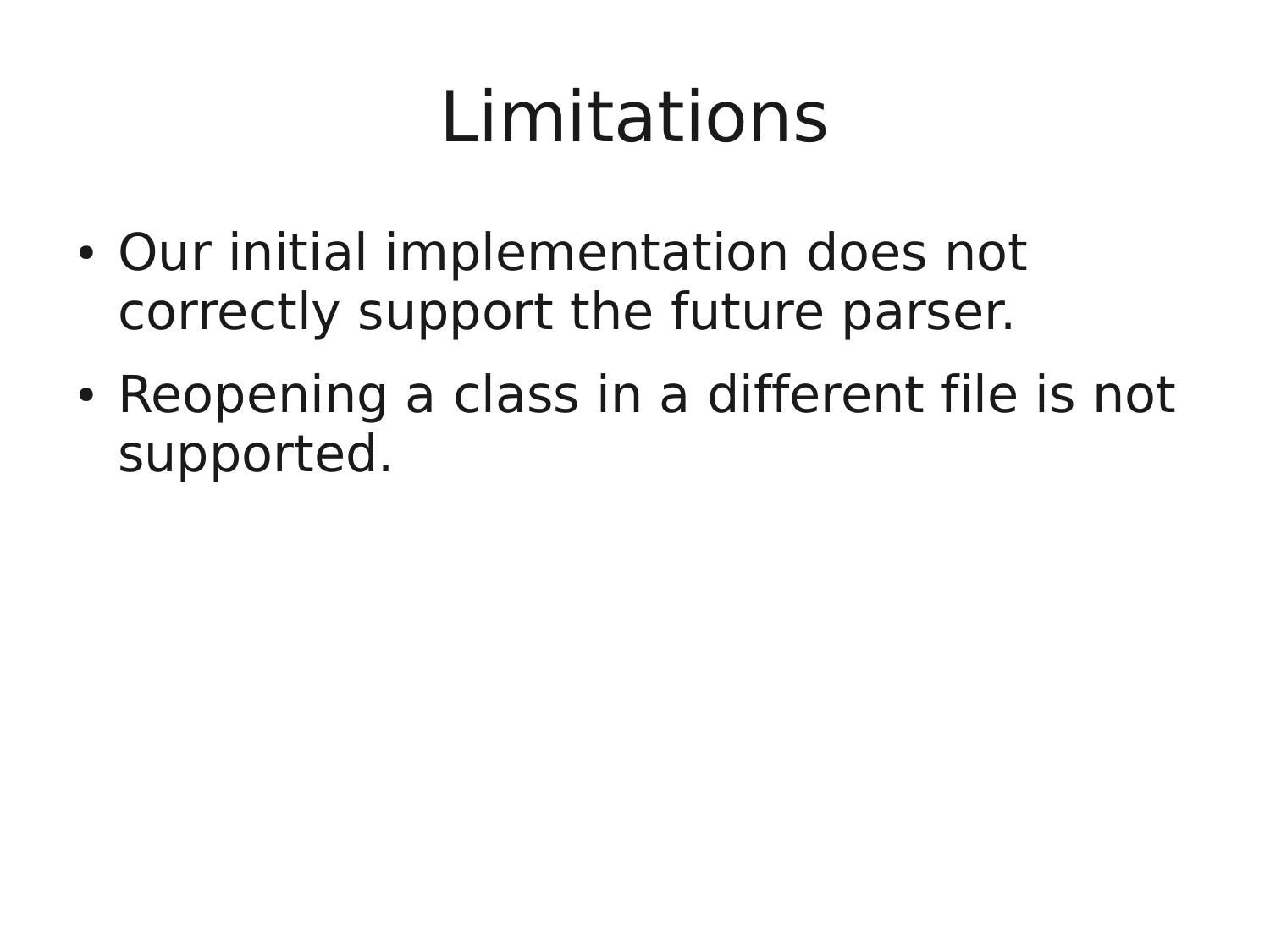- Our initial implementation does not correctly support the future parser.
- Reopening a class in a different file is not supported.
- The use of "import" is not supported.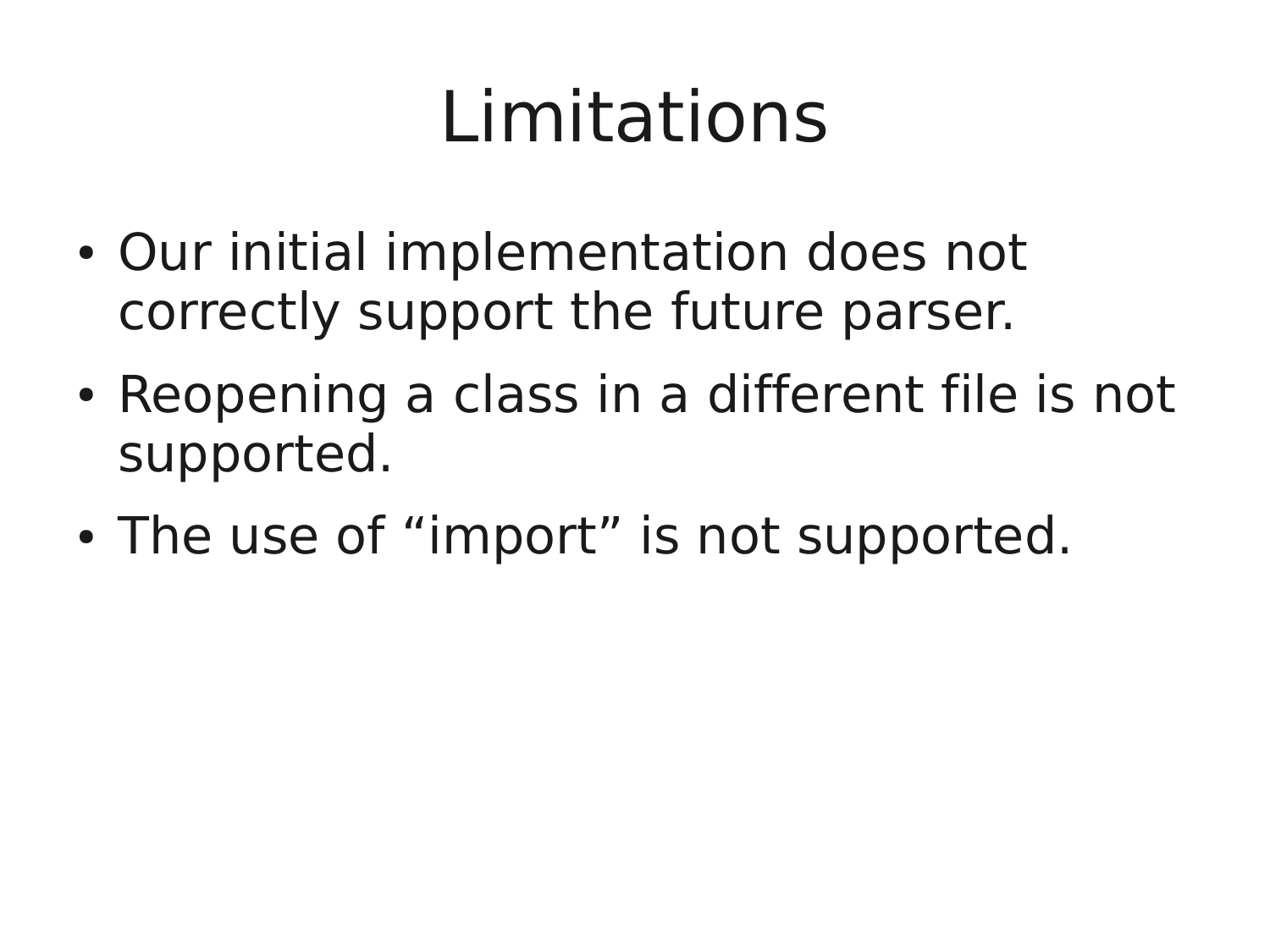- Our initial implementation does not correctly support the future parser.
- Reopening a class in a different file is not supported.
- The use of "import" is not supported.
- Native Ruby code (used for custom functions) does not get reloaded.